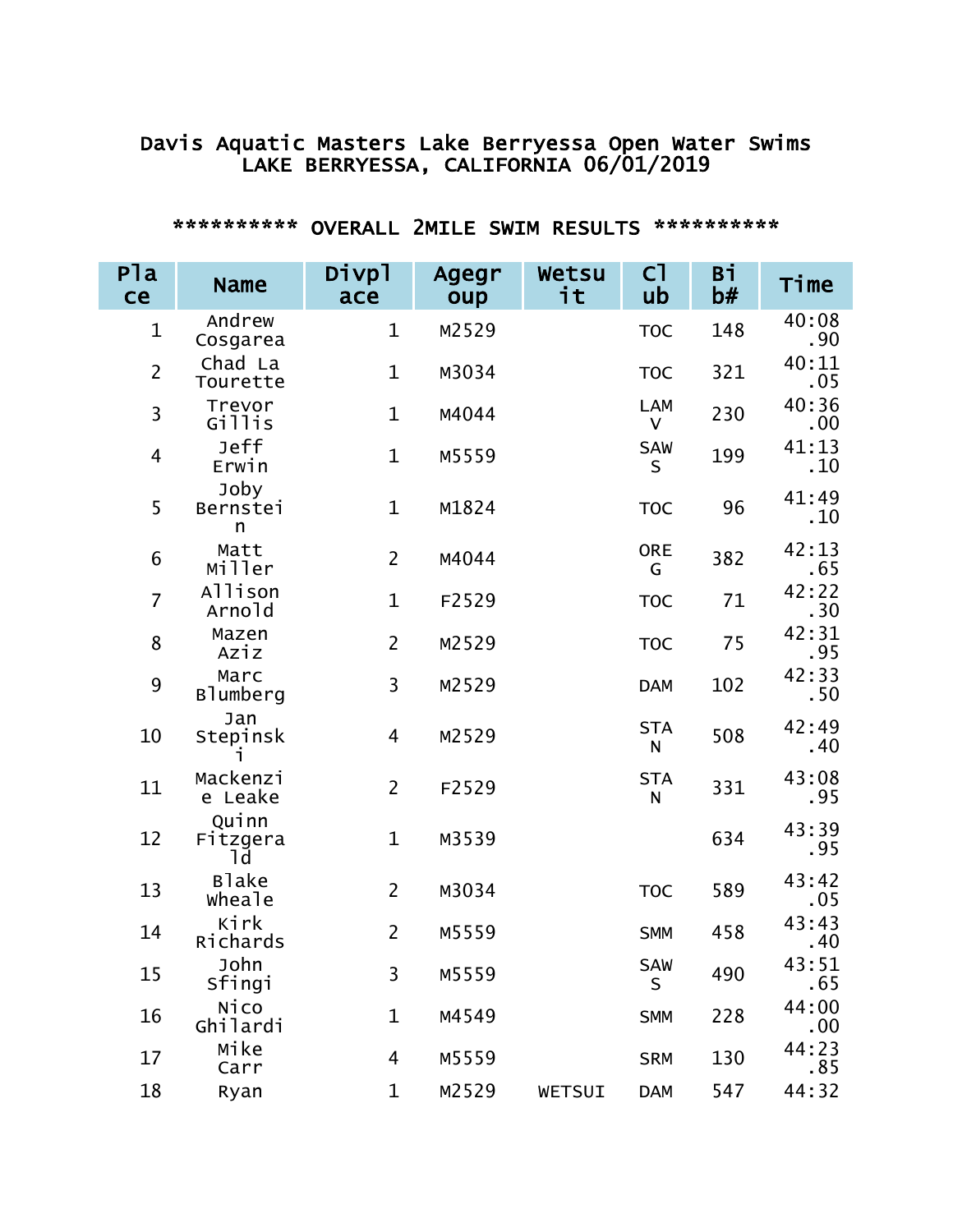|    | waddingt<br>on                   |                |       | $\top$ |                            |     | .85           |
|----|----------------------------------|----------------|-------|--------|----------------------------|-----|---------------|
| 19 | Lindsay<br>Gaudinie<br>r         | $\mathbf{1}$   | F3034 |        | <b>WCM</b>                 | 221 | 44:39<br>. 45 |
| 20 | Jorge<br>Angel                   | $\mathbf 1$    | M5054 |        | <b>TVM</b>                 | 67  | 44:41<br>.65  |
| 21 | Matt<br>Roper                    | $\overline{2}$ | M3539 |        | <b>DAM</b>                 | 469 | 45:06<br>.05  |
| 22 | Matt<br>Korman                   | 5              | M2529 |        | <b>TOC</b>                 | 317 | 45:26<br>.85  |
| 23 | Tesla<br>Profumo                 | $\mathbf{1}$   | F4044 |        | <b>CRU</b><br>Ζ            | 445 | 45:35<br>.20  |
| 24 | Kostas<br>Sarrigeo<br>rgid       | $\overline{2}$ | M4549 |        | <b>SUN</b><br>Y            | 481 | 45:37<br>.05  |
| 25 | Matthew<br>Talmadge              | 3              | M3034 |        | <b>TOC</b>                 | 517 | 45:38<br>.05  |
| 26 | Christop<br>he<br>whaley         | 4              | M3034 |        | <b>ECA</b><br>М            | 560 | 45:45<br>.10  |
| 27 | John<br>Piiraine<br>n            | 5              | M3034 |        | <b>TOC</b>                 | 434 | 45:57<br>.30  |
| 28 | Todd<br>Arris                    | $\overline{2}$ | M5054 |        | <b>TOC</b>                 | 72  | 45:59<br>.65  |
| 29 | Suzanne<br>Heim-<br><b>Bowen</b> | $\mathbf{1}$   | F6064 |        | UC3<br>8                   | 265 | 46:06<br>.85  |
| 30 | Darryl<br>Johnson                | 5              | M5559 |        | UC3<br>8                   | 293 | 46:07<br>.35  |
| 31 | <b>Breanna</b><br>Schafer        | $\mathbf 1$    | F1824 |        | <b>VAC</b><br>A            | 484 | 46:23<br>.45  |
| 32 | Karensa<br>Tjoa                  | 2              | F1824 |        | <b>CAL</b><br>М            | 526 | 46:24<br>.35  |
| 33 | Dean<br>Atchison                 | 3              | M4549 |        | <b>MEM</b><br>$\mathsf{O}$ | 632 | 46:24<br>. 35 |
| 34 | Katherin<br>e Yang               | $\overline{2}$ | F3034 |        | <b>ECA</b><br>M            | 573 | 46:26<br>. 45 |
| 35 | <b>Jack</b><br>Calhoun           | 6              | M3034 |        | <b>CRU</b><br>Z            | 127 | 46:38<br>.25  |
| 36 | David<br>Lederman                | 3              | M5054 |        | <b>CRU</b><br>Z            | 579 | 46:40<br>.20  |
| 37 | Chris<br><b>Bond</b>             | $\overline{4}$ | M5054 |        | <b>MAM</b>                 | 107 | 46:45<br>.30  |
| 38 | Chris<br>Hughes                  | $\overline{7}$ | M3034 |        | <b>NBA</b>                 | 278 | 46:45<br>. 35 |
| 39 | Lucas                            | $\mathbf 1$    | B1518 |        | <b>PAS</b>                 | 51  | 46:47         |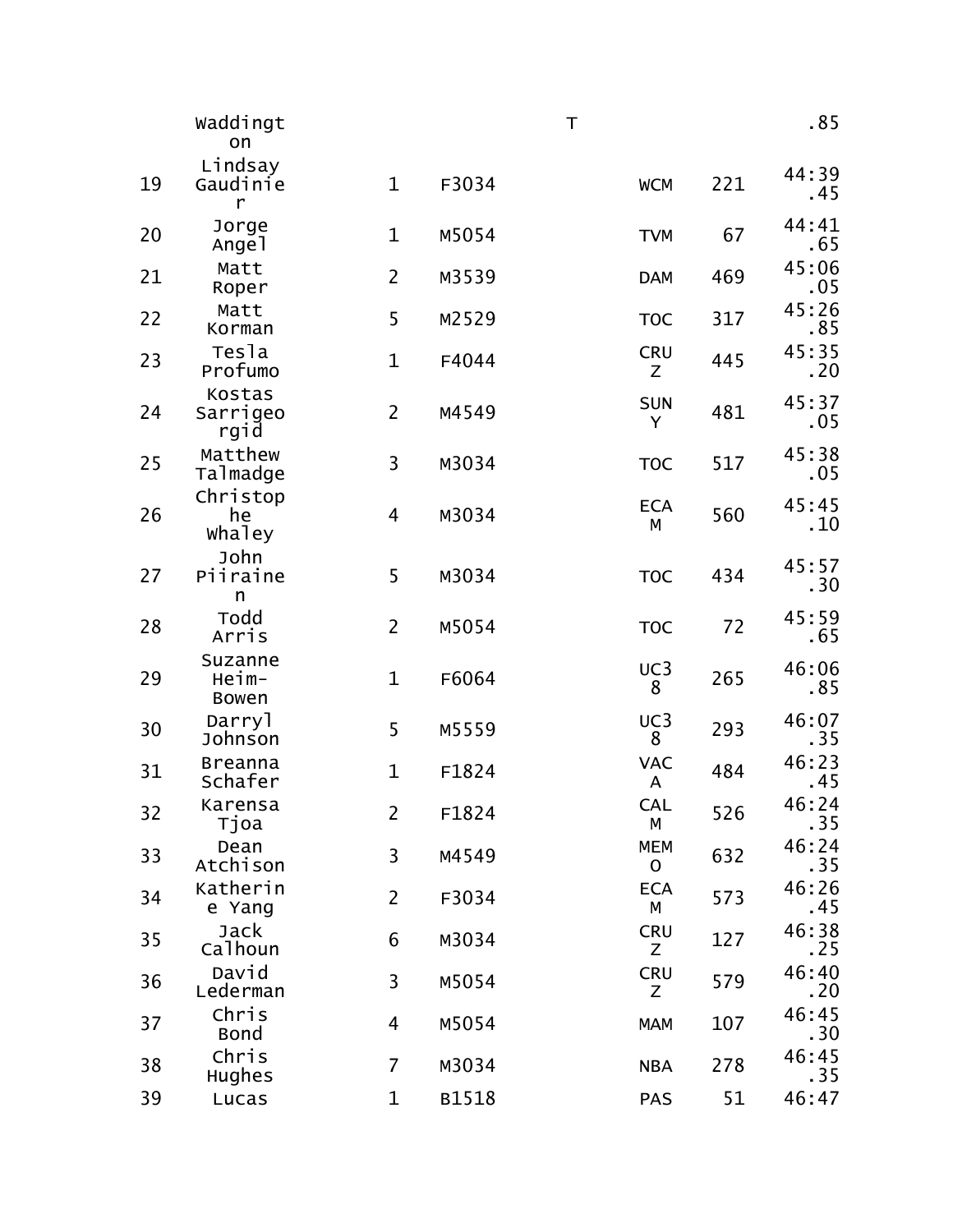|    | Walker                     |                |       | $\overline{\mathsf{A}}$ |     | .05           |
|----|----------------------------|----------------|-------|-------------------------|-----|---------------|
| 40 | Kimberly<br><b>Elsbach</b> | $\mathbf{1}$   | F5559 | <b>DAM</b>              | 194 | 46:59<br>. 30 |
| 41 | Kurt<br>Oeler              | 5              | M5054 | <b>TOC</b>              | 408 | 47:01<br>. 35 |
| 42 | Brian<br><b>Bolz</b>       | 3              | M4044 | <b>DAM</b>              | 105 | 47:04<br>.25  |
| 43 | Jing Li                    | 3              | F3034 | <b>SMM</b>              | 343 | 47:05<br>.80  |
| 44 | <b>Bryan</b><br>Pestone    | 6              | M2529 | <b>SRM</b>              | 427 | 47:09<br>.85  |
| 45 | Α.<br>Mattson<br>Davis     | 6              | M5559 | <b>USF</b>              | 170 | 47:31<br>.00  |
| 46 | Karen<br>Schultz           | $\overline{2}$ | F4044 | <b>SBM</b>              | 487 | 47:43<br>.70  |
| 47 | Harrison<br>Tingler        | $\overline{7}$ | M2529 | <b>TOC</b>              | 525 | 47:46<br>.70  |
| 48 | Janice<br>Curtin           | $\mathbf 1$    | F5054 | <b>SMS</b><br>T.        | 162 | 47:48<br>.05  |
| 49 | David<br><b>Brancamp</b>   | $\overline{7}$ | M5559 | <b>CAR</b><br>S         | 110 | 47:53<br>.45  |
| 50 | Victoria<br>Vanderpo<br>e1 | 3              | F1824 | <b>UCS</b><br>F         | 539 | 47:54<br>.85  |
| 51 | Andee<br>Bell              | 3              | F4044 | <b>DAM</b>              | 90  | 47:55<br>.95  |
| 52 | Laura<br>va1               | $\mathbf 1$    | F6569 | <b>TAM</b>              | 536 | 47:58<br>.15  |

# Davis Aquatic Masters Lake Berryessa Open Water Swims<br>LAKE BERRYESSA, CALIFORNIA 06/01/2019

| P1a<br>ce | <b>Name</b>       | Divpl<br>ace | Agegr<br>oup | Wetsu<br>it. | C1u<br>b   | Bi<br>b# | Time         |
|-----------|-------------------|--------------|--------------|--------------|------------|----------|--------------|
| 53        | Peter<br>Guadagni |              | M6064        |              | <b>WCM</b> | 243      | 48:02<br>.20 |
| 54        | Nicole<br>Taheri  | 4            | F3034        |              | <b>PRE</b> | 516      | 48:05<br>.60 |
| 55        | Perry<br>Klebahn  | 6            | M5054        |              | <b>TOC</b> | 311      | 48:11<br>.40 |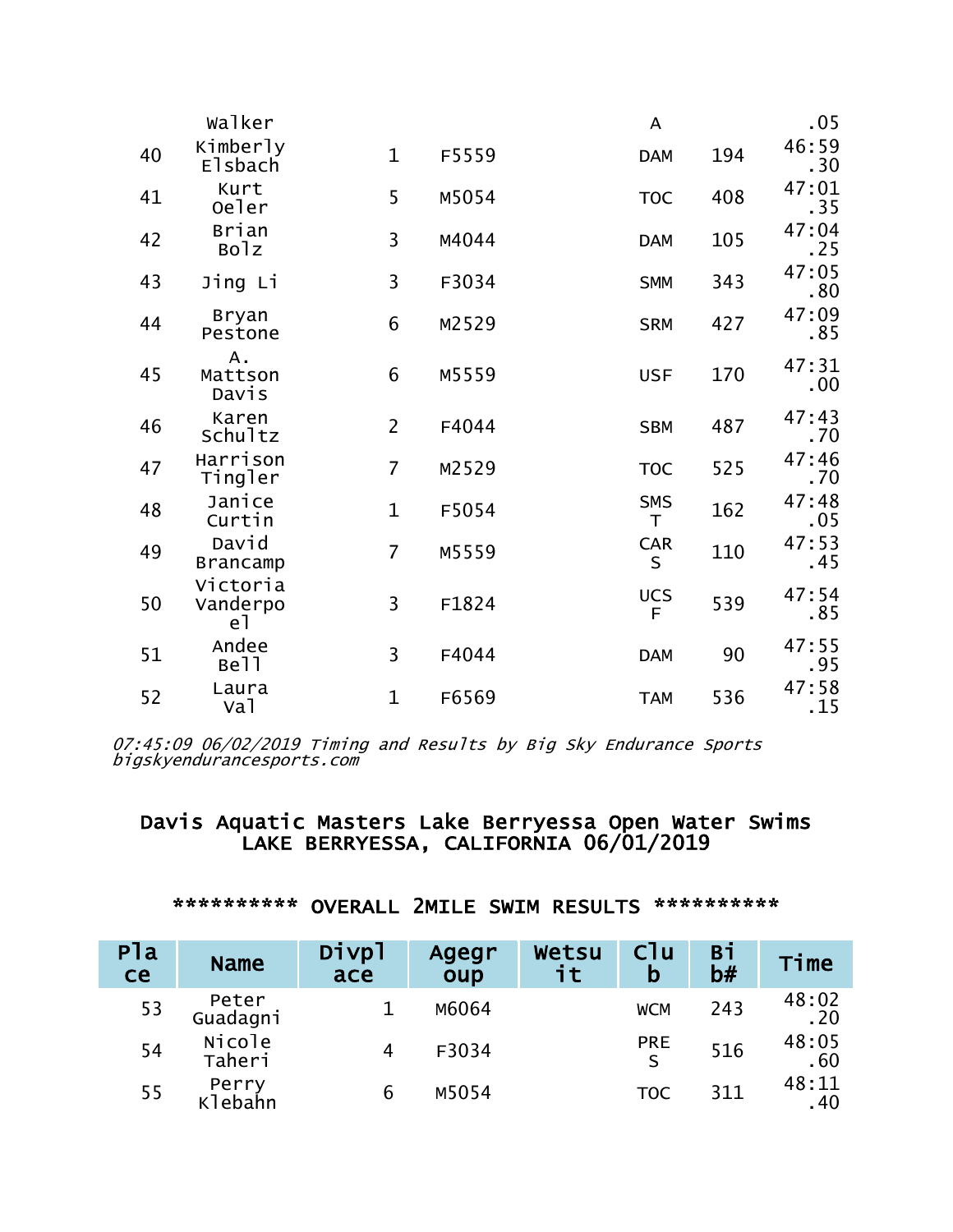| 56 | Lillybel<br>le Deer        | 3                       | F2529 |             | <b>DAM</b>                 | 177 | 48:12<br>.10  |
|----|----------------------------|-------------------------|-------|-------------|----------------------------|-----|---------------|
| 57 | Lance<br>Halsted           | $\mathbf{1}$            | M6064 | WETSUI<br>T | <b>DAM</b>                 | 249 | 48:13<br>.80  |
| 58 | Joel<br>wilson             | $\mathbf{1}$            | M7074 |             | <b>CRU</b><br>Z            | 564 | 48:13<br>.95  |
| 59 | Michael<br>Guirl           | $\overline{\mathbf{4}}$ | M4549 |             | <b>MOS</b><br>T            | 245 | 48:14<br>.65  |
| 60 | Elyssa<br>Pedote           | $\overline{\mathbf{4}}$ | F2529 |             | <b>TOC</b>                 | 423 | 48:23<br>.75  |
| 61 | Mark<br>Frazier            | $\overline{2}$          | M6064 |             | <b>VAC</b><br>$\mathsf{A}$ | 216 | 48:25<br>. 75 |
| 62 | Mark<br>woollgar           | 8                       | M5559 |             | AHM<br>$\mathsf{S}$        | 569 | 48:28<br>. 50 |
| 63 | Christop<br>he<br>Ferguson | 8                       | M2529 |             | <b>TOC</b>                 | 591 | 48:29<br>.90  |
| 64 | Ernie<br>Hoftyzer          | $\overline{7}$          | M5054 |             | <b>DAM</b>                 | 273 | 48:38<br>. 35 |
| 65 | Allan<br>Anderson          | $\mathbf{1}$            | M5559 | WETSUI<br>T | <b>MEL</b><br>$\mathbf 0$  | 65  | 48:49<br>.30  |
| 66 | Lisa<br>Ward               | $\overline{2}$          | F5559 |             | <b>WCM</b>                 | 552 | 48:58<br>.25  |
| 67 | Stephani<br>e Couch        | $\overline{3}$          | F5559 |             | <b>MEL</b><br>$\mathbf 0$  | 151 | 48:58<br>. 50 |
| 68 | Susan<br>Ingraham          | $\overline{2}$          | F6064 |             | <b>MOS</b><br>$\mathsf{T}$ | 284 | 48:58<br>.80  |
| 69 | Andrew<br>Packer           | 9                       | M2529 |             | <b>SCS</b><br>$\mathsf{C}$ | 417 | 48:59<br>. 75 |
| 70 | Amy<br>Fischer             | $\overline{4}$          | F4044 |             | <b>CLO</b><br>$\mathsf{V}$ | 208 | 49:02<br>. 40 |
| 71 | Stephani<br>e Curtis       | $\mathbf 1$             | F3539 |             | <b>SAC</b>                 | 163 | 49:03<br>.25  |
| 72 | Cynthia<br>Hertzer         | $\overline{2}$          | F5054 |             | <b>CRU</b><br>Z            | 269 | 49:17<br>.20  |
| 73 | Eve<br>Maidenbe<br>rg      | 5                       | F4044 |             | <b>CVM</b><br>М            | 357 | 49:18<br>.05  |
| 74 | Nicholas<br>Hanley         | $\overline{4}$          | M4044 |             | <b>VAC</b><br>A            | 252 | 49:20<br>. 55 |
| 75 | Michelle<br>Rowe           | 6                       | F4044 |             | <b>TVM</b>                 | 474 | 49:24<br>.20  |
| 76 | Laureen<br>Welting         | 3                       | F5054 |             | <b>TOC</b>                 | 557 | 49:26<br>.65  |
| 77 | Ginger<br>Leacox           | $\overline{\mathbf{4}}$ | F5054 |             | <b>DAM</b>                 | 330 | 49:33<br>.65  |
| 78 | Christin<br>e Olson        | 5                       | F2529 |             | <b>TOC</b>                 | 411 | 49:40<br>.00  |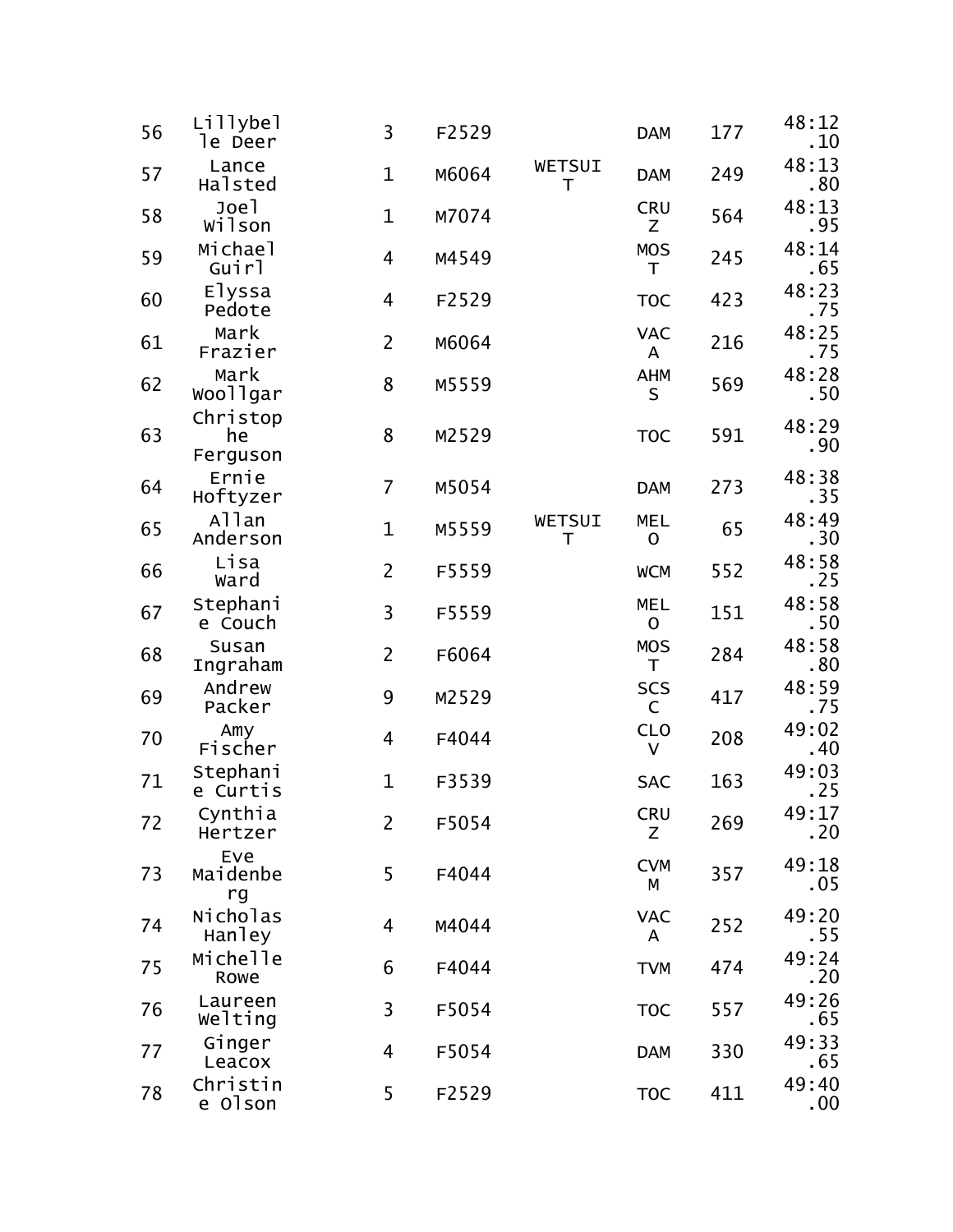| 79  | Jamie<br>Treacy                | 3              | M3539 |             | <b>TEM</b><br>E  | 529 | 50:01<br>. 75 |
|-----|--------------------------------|----------------|-------|-------------|------------------|-----|---------------|
| 80  | Shannon<br>Hackett             | 5              | F3034 |             | <b>TOC</b>       | 247 | 50:04<br>.35  |
| 81  | Curtis<br><b>Brennan</b>       | 5              | M4044 |             | <b>WCM</b>       | 113 | 50:05<br>.50  |
| 82  | Kimberly<br>Almeida            | $\overline{2}$ | F3539 |             | <b>ECA</b><br>М  | 61  | 50:08<br>.95  |
| 83  | Toney<br>Sebra                 | 5              | M4549 |             | <b>OEV</b><br>T  | 489 | 50:13<br>. 15 |
| 84  | Todd<br>Virkus                 | 6              | M4549 |             | <b>ASC</b><br>P  | 545 | 50:13<br>.80  |
| 85  | Bill Mc<br>Cracken             | 9              | M5559 |             | <b>TVM</b>       | 368 | 50:25<br>.05  |
| 86  | <b>Becky</b><br>Cleaveng<br>er | 4              | F5559 |             | <b>CVM</b><br>М  | 141 | 50:28<br>.15  |
| 87  | Ron<br>Emhoff                  | 3              | M6064 |             | UC3<br>6         | 196 | 50:29<br>. 70 |
| 88  | Jayne<br>Riley                 | $\mathbf 1$    | F5559 | WETSUI<br>T | <b>SRV</b><br>М  | 459 | 50:30<br>.65  |
| 89  | Jove <sub>1</sub><br>Queirolo  | 1              | F2529 | WETSUI<br>T | <b>TEM</b><br>E  | 600 | 50:32<br>. 10 |
| 90  | Denise<br>Hearst               | 3              | F6064 |             | <b>CVM</b><br>М  | 262 | 50:32<br>.25  |
| 91  | Ed<br>Monterru<br>bio          | $\overline{7}$ | M4549 |             | <b>OAM</b>       | 389 | 50:32<br>.40  |
| 92  | Daniel<br>Paglio               | 4              | M3539 |             | <b>SER</b><br>C  | 418 | 50:33<br>.65  |
| 93  | Stephani<br>e<br>Denison       | $\mathbf{1}$   | F4549 |             | <b>DAM</b>       | 179 | 50:52<br>.65  |
| 94  | Rob<br>Westerga<br>ard         | 8              | M5054 |             | <b>DAM</b>       | 559 | 50:53<br>. 70 |
| 95  | Joe<br>Madigan                 | 8              | M4549 |             | <b>NCA</b>       | 353 | 51:05<br>. 55 |
| 96  | Taylor<br>Pajunen              | 4              | F1824 |             | <b>OEV</b><br>T  | 419 | 51:09<br>. 45 |
| 97  | Andrew<br>Hitching<br>S        | 10             | M5559 |             | <b>SAC</b><br>МA | 271 | 51:27<br>.85  |
| 98  | James<br>Mayfield              | 5              | M3539 |             | <b>AAM</b>       | 367 | 51:39<br>.35  |
| 99  | David<br>Law                   | 8              | M3034 |             | <b>MAM</b>       | 329 | 51:42<br>. 15 |
| 100 | Chris                          | 11             | M5559 |             | UC3              | 554 | 51:45         |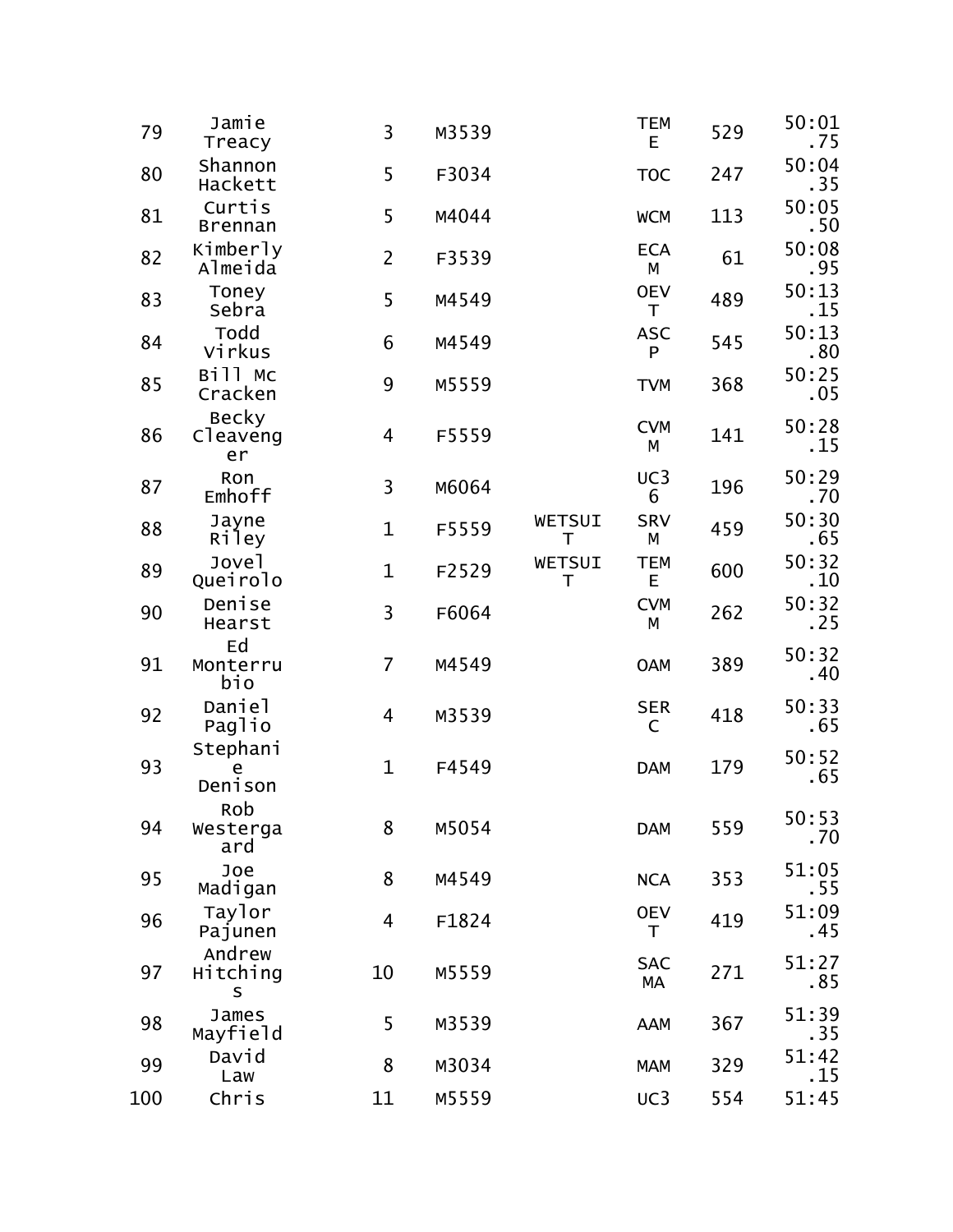|     | Watson                    |    |       | 8               |     | .00          |
|-----|---------------------------|----|-------|-----------------|-----|--------------|
| 101 | Craig<br>Gawlick          |    | M3539 | <b>NAM</b>      | 222 | 51:47<br>.45 |
| 102 | Laura<br>Legros           |    | F5054 | <b>MEL</b><br>O | 336 | 51:52<br>.00 |
| 103 | Pau <sub>1</sub><br>Barta | 10 | M2529 | UC3<br>8        | 85  | 51:59<br>.65 |
| 104 | Michael<br>Thomas         | 11 | M2529 | <b>MVM</b>      | 523 | 52:00<br>.85 |

# Davis Aquatic Masters Lake Berryessa Open Water Swims<br>LAKE BERRYESSA, CALIFORNIA 06/01/2019

| P <sub>1a</sub><br>ce | <b>Name</b>               | Divpla<br>ce   | Agegro<br>up | Wetsu<br>it | Cl <sub>u</sub><br>b | Bib<br># | Time         |
|-----------------------|---------------------------|----------------|--------------|-------------|----------------------|----------|--------------|
| 105                   | Beccah<br>Rothsch<br>ild  | $\overline{2}$ | F4549        |             | <b>MAM</b>           | 473      | 52:01.<br>05 |
| 106                   | Alexa<br>Danner           | 6              | F2529        |             | <b>DAM</b>           | 166      | 52:01.<br>40 |
| 107                   | Lorrain<br>e<br>Sommers   | 4              | F6064        |             | <b>ECA</b><br>M      | 501      | 52:06.<br>05 |
| 108                   | Jennife<br>r Mohn         | $\overline{7}$ | F2529        |             | <b>DAM</b>           | 387      | 52:06.<br>45 |
| 109                   | Tiffany<br>Sudarma        | 8              | F2529        |             | <b>TOC</b>           | 513      | 52:15.<br>35 |
| 110                   | David<br>Rich             | 12             | M5559        |             | <b>TOC</b>           | 457      | 52:16.<br>80 |
| 111                   | Vince<br>Piatt            | 13             | M5559        |             | <b>WCM</b>           | 433      | 52:24.<br>25 |
| 112                   | Sara<br>Everitt           | $\mathbf{1}$   | F6064        | WETSUI<br>T | <b>CAL</b><br>M      | 202      | 52:26.<br>20 |
| 113                   | <b>Brett</b><br>King      | 9              | M3034        |             | <b>DAM</b>           | 595      | 52:29.<br>10 |
| 114                   | Vincent<br><b>Accurso</b> | $\overline{7}$ | M3539        |             | <b>TOC</b>           | 54       | 52:30.<br>90 |
| 115                   | Ron<br>Johnson            | 14             | M5559        |             | <b>WCM</b>           | 296      | 52:32.<br>25 |
| 116                   | Stephen<br>Arvedso        | 9              | M5054        |             | <b>CVM</b><br>М      | 73       | 52:36.<br>85 |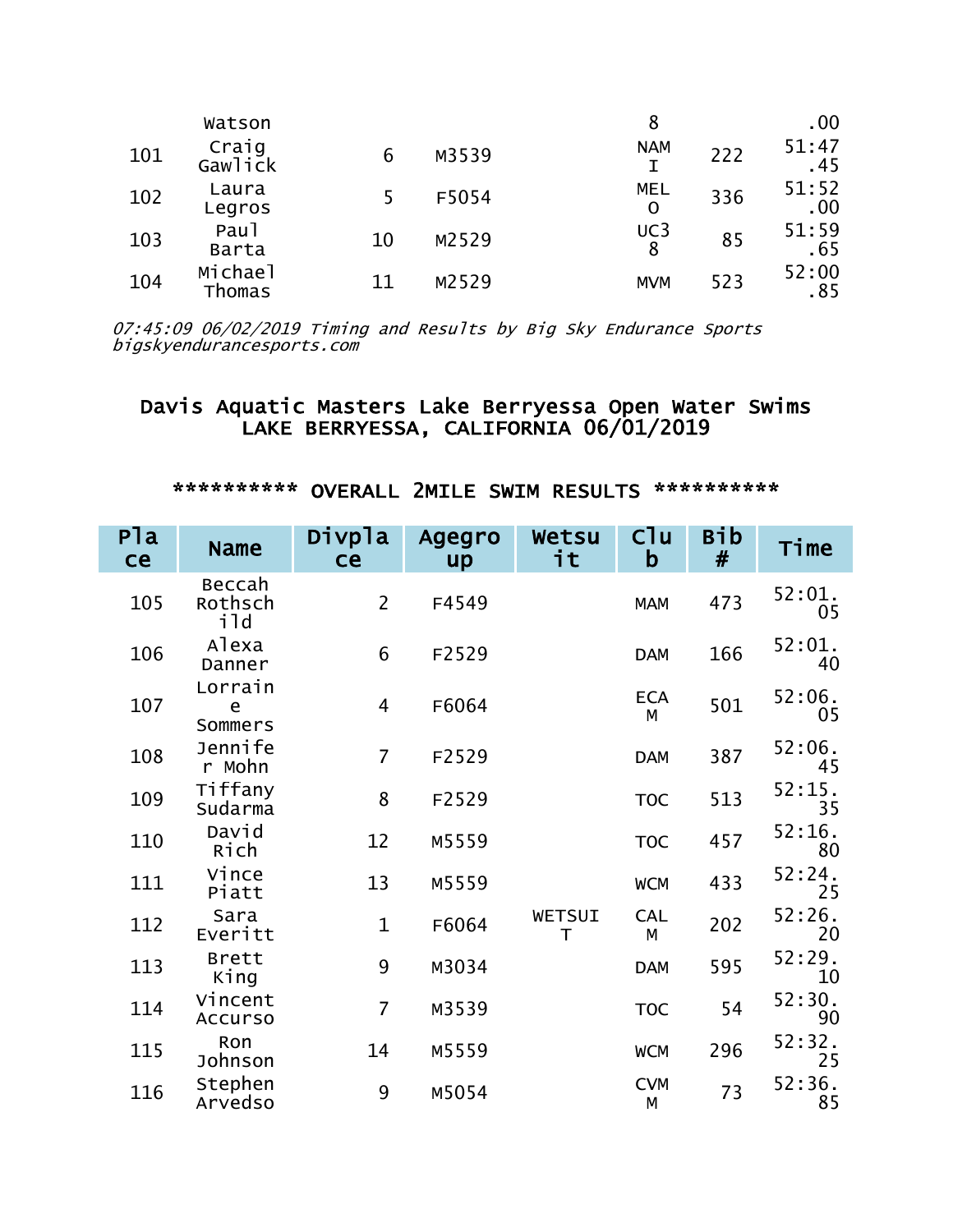|     | n                              |                |       |                            |     |              |
|-----|--------------------------------|----------------|-------|----------------------------|-----|--------------|
| 117 | Dan<br>Rogers                  | 10             | M5054 | <b>OEV</b><br>T            | 463 | 52:39.<br>80 |
| 118 | Mark<br>Samet                  | $\overline{2}$ | M1824 | <b>TSU</b><br>$\mathsf{N}$ | 576 | 52:55.<br>95 |
| 119 | Elizabe<br>th<br>Tiedema<br>nn | 5              | F5559 | <b>ARM</b>                 | 524 | 53:00.<br>55 |
| 120 | Vivien<br>Mattice              | $\mathbf 1$    | G1518 |                            | 587 | 53:05.<br>65 |
| 121 | Robert<br>Frappia              | 15             | M5559 | <b>NCA</b>                 | 214 | 53:17.<br>15 |
| 122 | Helene<br>Nehrebe<br>cki       | $\overline{3}$ | F3539 | <b>DAM</b>                 | 400 | 53:18.<br>15 |
| 123 | Travis<br><b>Bickham</b>       | 10             | M3034 | <b>TOC</b>                 | 98  | 53:33.<br>20 |
| 124 | Doug<br><b>Brockba</b><br>nk   | $\mathbf 1$    | M6569 | <b>ORE</b><br>G            | 117 | 53:33.<br>20 |
| 125 | David<br>Carter                | $\overline{2}$ | M6569 | <b>SER</b><br>$\mathsf{C}$ | 132 | 53:35.<br>80 |
| 126 | Margare<br>τ<br>McNamar<br>a   | 6              | F5559 | <b>TEM</b><br>E            | 374 | 53:38.<br>55 |
| 127 | Heike<br>Mansoor               | $\overline{7}$ | F5559 | UC3<br>8                   | 359 | 53:44.<br>15 |
| 128 | Terranc<br>e<br>Crowley        | 9              | M4549 | WIN<br>E                   | 157 | 53:46.<br>75 |
| 129 | Kristen<br>wilson              | $\overline{7}$ | F4044 | UC3<br>8                   | 565 | 53:52.<br>95 |
| 130 | Spencer<br>Fine                | 6              | M4044 | UC3<br>8                   | 207 | 53:54.<br>75 |
| 131 | <b>Bob</b><br><b>Bruce</b>     | $\overline{2}$ | M7074 | <b>ORE</b><br>G            | 122 | 54:06.<br>90 |
| 132 | Preston<br>Morgan              | 10             | M4549 | <b>DAM</b>                 | 390 | 54:08.<br>20 |
| 133 | Christo<br>phe Lee             | 11             | M3034 | <b>DAM</b>                 | 580 | 54:19.<br>15 |
| 134 | Barbara<br>Lightfo<br>ot-Ni    | $\overline{2}$ | F6569 | <b>VAC</b><br>A            | 344 | 54:20.<br>45 |
| 135 | David<br>Zuber                 | 16             | M5559 | UC3<br>8                   | 575 | 54:22.<br>65 |
| 136 | John                           | 4              | M6064 | <b>SER</b>                 | 290 | 54:24.       |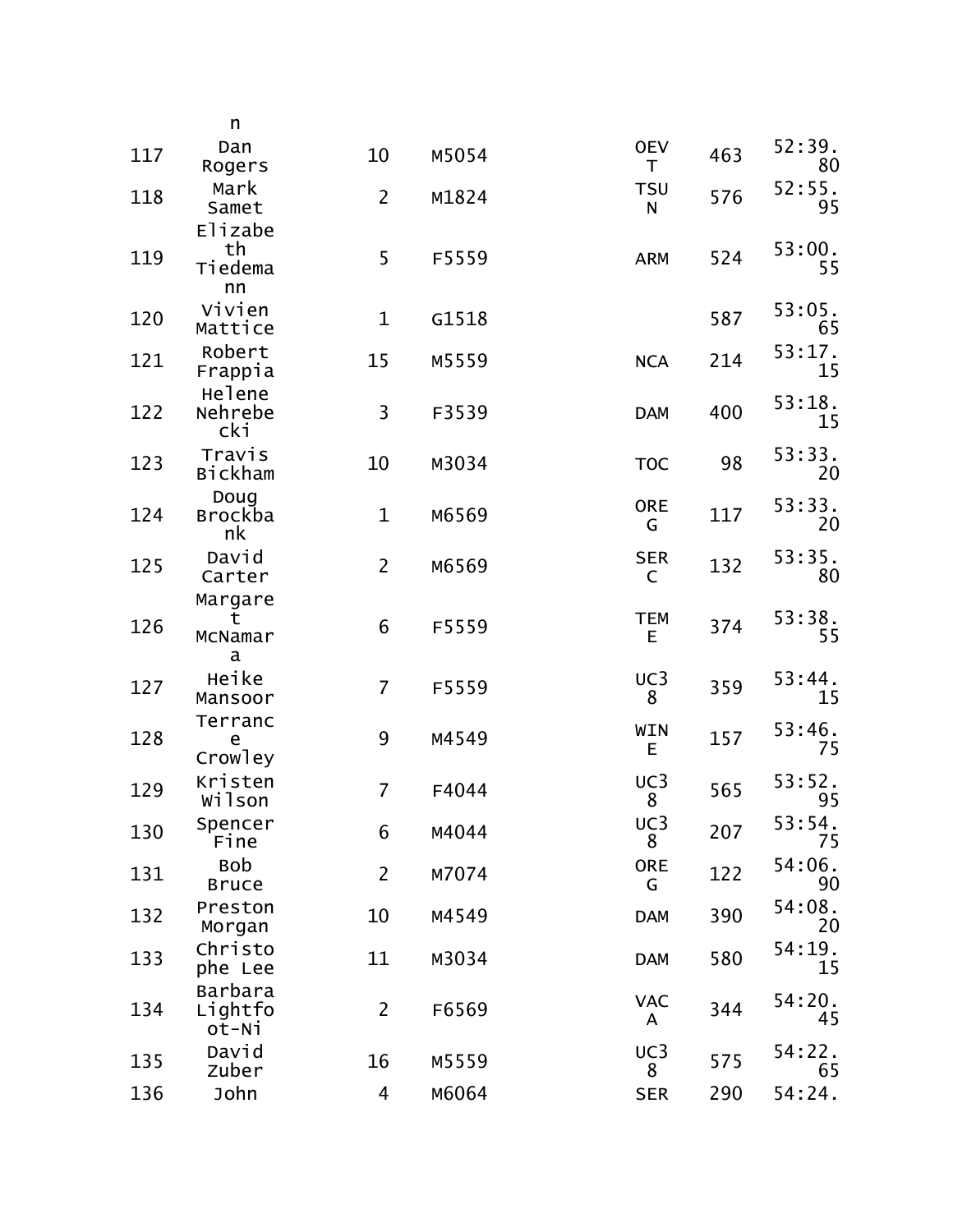|     | Jeha                      |                |       |             | $\mathsf C$                |     | 40           |
|-----|---------------------------|----------------|-------|-------------|----------------------------|-----|--------------|
| 137 | Jennie<br>Lane            | 4              | F3539 |             | <b>DAM</b>                 | 324 | 54:32.<br>75 |
| 138 | Isabell<br>e Couch        | 5              | F1824 |             | UC3<br>8                   | 150 | 54:44.<br>25 |
| 139 | John<br>wilson            | 8              | M3539 |             | <b>WAV</b><br>M            | 599 | 54:48.<br>40 |
| 140 | Jenny<br>Feix             | 6              | F5054 |             | <b>SMM</b>                 | 203 | 54:49.<br>10 |
| 141 | Scott<br>Saylor           | 9              | M3539 |             | <b>USF</b>                 | 482 | 54:51.<br>35 |
| 142 | Rick<br>Vasquez           | 17             | M5559 |             | <b>NBA</b>                 | 540 | 54:53.<br>60 |
| 143 | Jeffrey<br>Citron         | 5              | M6064 |             | <b>MEM</b><br>$\mathbf 0$  | 139 | 55:08.<br>35 |
| 144 | Vicki<br>Shu              | $\overline{7}$ | F5054 |             | <b>MEM</b><br>$\mathbf 0$  | 494 | 55:20.<br>25 |
| 145 | Daniell<br>e<br>Lipski    | 8              | F4044 |             | <b>ASC</b><br>P            | 346 | 55:21.<br>85 |
| 146 | Joseph<br>Dinh            | $\overline{2}$ | M2529 | WETSUI<br>Τ | <b>OEV</b><br>T            | 186 | 55:24.<br>85 |
| 147 | Anna<br>Haw               | $\mathbf{1}$   | F3539 | WETSUI<br>Τ | <b>STA</b><br>$\mathsf{N}$ | 261 | 55:25.<br>95 |
| 148 | Melanie<br>Gentles        | 9              | F4044 |             | <b>DAM</b>                 | 226 | 55:29.<br>60 |
| 149 | Patrick<br>Lee            | 11             | M5054 |             | <b>SMM</b>                 | 334 | 55:31.<br>35 |
| 150 | Joyce<br>Leary            | 10             | F4044 |             | <b>ARM</b>                 | 332 | 55:37.<br>65 |
| 151 | Dana<br>Macabal<br>es     | 9              | F2529 |             | <b>CGM</b>                 | 352 | 55:40.<br>95 |
| 152 | Michael<br>Kellenb<br>ack | $\overline{7}$ | M4044 |             | <b>TEM</b><br>E            | 305 | 55:52.<br>55 |
| 153 | Rebecca<br>Perry          | 8              | F5559 |             | <b>MAM</b>                 | 426 | 55:53.<br>55 |
| 154 | <b>Bob</b><br>Upshaw      | 3              | M7074 |             | <b>WCM</b>                 | 535 | 55:53.<br>55 |
| 155 | Terri<br>Russick          | 9              | F5559 |             | <b>VAC</b><br>A            | 447 | 55:57.<br>35 |
| 156 | Stephen<br>Small          | 3              | M6569 |             | <b>MEM</b><br>$\mathsf O$  | 498 | 56:01.<br>85 |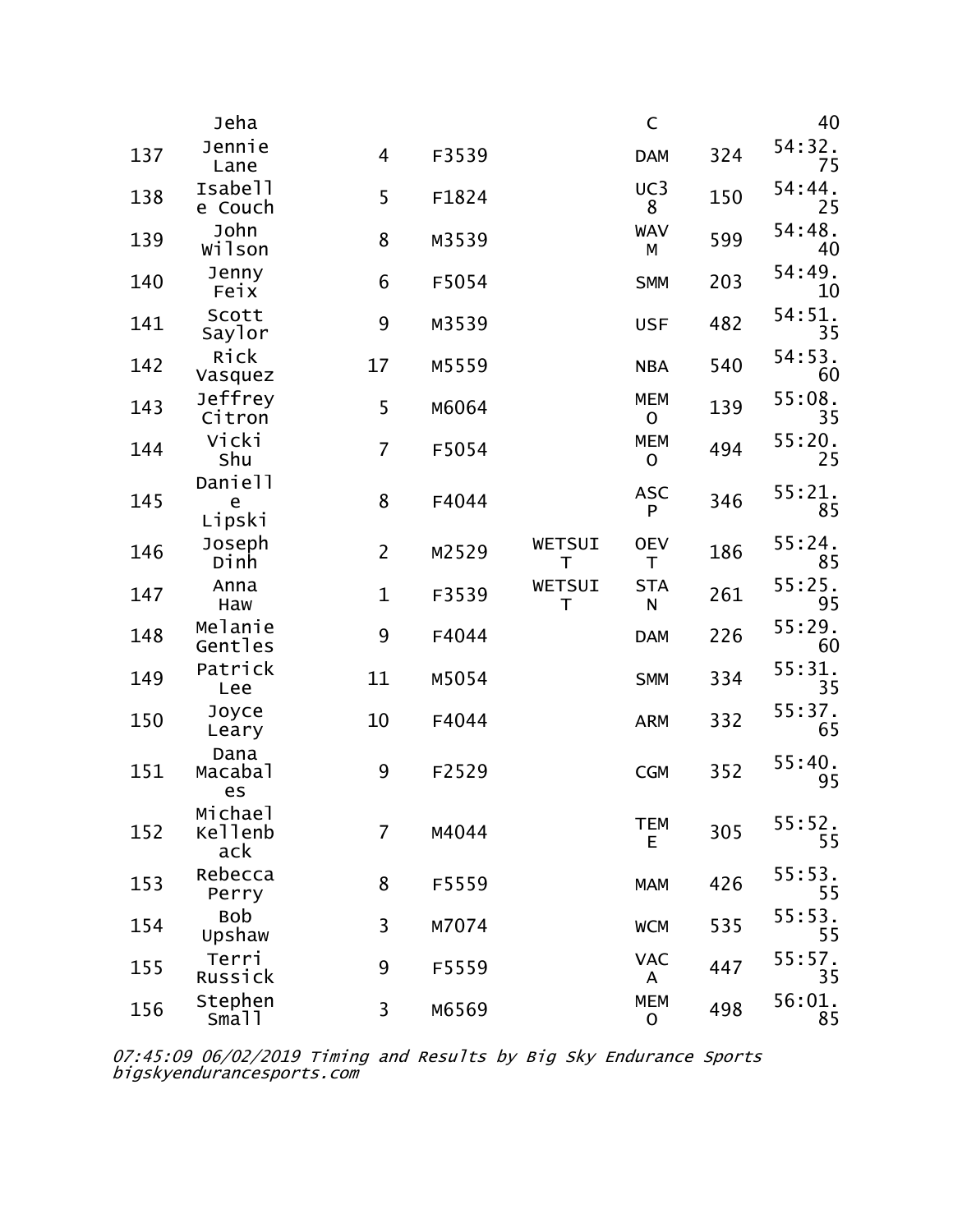# Davis Aquatic Masters Lake Berryessa Open Water Swims<br>LAKE BERRYESSA, CALIFORNIA 06/01/2019

| Pla<br>ce | <b>Name</b>               | Divpl<br>ace   | Agegr<br>oup | Wetsu<br>it | C <sub>1</sub><br>ub | Вi<br>b# | Time          |
|-----------|---------------------------|----------------|--------------|-------------|----------------------|----------|---------------|
| 157       | William<br>Lindsay        | 6              | M6064        |             | <b>OAK</b>           | 345      | 56:04.8<br>5. |
| 158       | Sarah<br>Groskop<br>╆     | 5              | F3539        |             | <b>TVM</b>           | 242      | 56:05.1<br>5  |
| 159       | Amanda<br>Culpepp<br>er   | 6              | F3034        |             | <b>DAM</b>           | 159      | 56:10.2<br>O  |
| 160       | David<br>Stewart          | 7              | M6064        |             | <b>VAC</b><br>A      | 509      | 56:11.9<br>O  |
| 161       | Lindsey<br>Curley         | $\overline{7}$ | F3034        |             | <b>DAM</b>           | 160      | 56:14.3<br>0  |
| 162       | <b>Elizabe</b><br>th Kooy | 3              | F4549        |             | <b>MVM</b>           | 316      | 56:29.2<br>O  |
| 163       | Camila<br>Almeida<br>De A | 10             | F2529        |             | UC3<br>8             | 62       | 56:43.7<br>5  |
| 164       | Eric<br>Nedervo<br>1d     | 18             | M5559        |             | <b>MVM</b>           | 399      | 56:48.7<br>5  |
| 165       | Bea<br>Kandra             | $\mathbf{1}$   | F5054        | WETSUI<br>T | <b>ARM</b>           | 302      | 56:52.5<br>0  |
| 166       | Tom<br>Dewar              | $\overline{4}$ | M6569        |             | <b>WCM</b>           | 182      | 56:58.2       |
| 167       | Loa<br>Ortiz              | 11             | F4044        |             | <b>TEM</b><br>Е      | 414      | 56:58.9<br>0  |
| 168       | Nichola<br>s wilm         | $\mathbf{1}$   | M4044        | WETSUI<br>T | UC3<br>8             | 563      | 57:08.6       |
| 169       | Adam<br>Rumack            | 10             | M3539        |             | <b>OJA</b><br>I      | 475      | 57:17.2<br>0  |
| 170       | Dan<br>Winterr<br>owd     | 5 <sub>1</sub> | M6569        |             | <b>SMS</b><br>T      | 566      | 57:23.7<br>5  |
| 171       | <b>Stacey</b><br>Brezing  | 12             | F4044        |             | <b>DAM</b>           | 115      | 57:30.8<br>0  |
| 172       | Ted<br>Deacon             | 4              | M7074        |             | <b>DAM</b>           | 175      | 57:37.5       |
| 173       | Aimee<br>Tannehi          | 4              | F4549        |             | <b>DAM</b>           | 518      | 57:41.9<br>5  |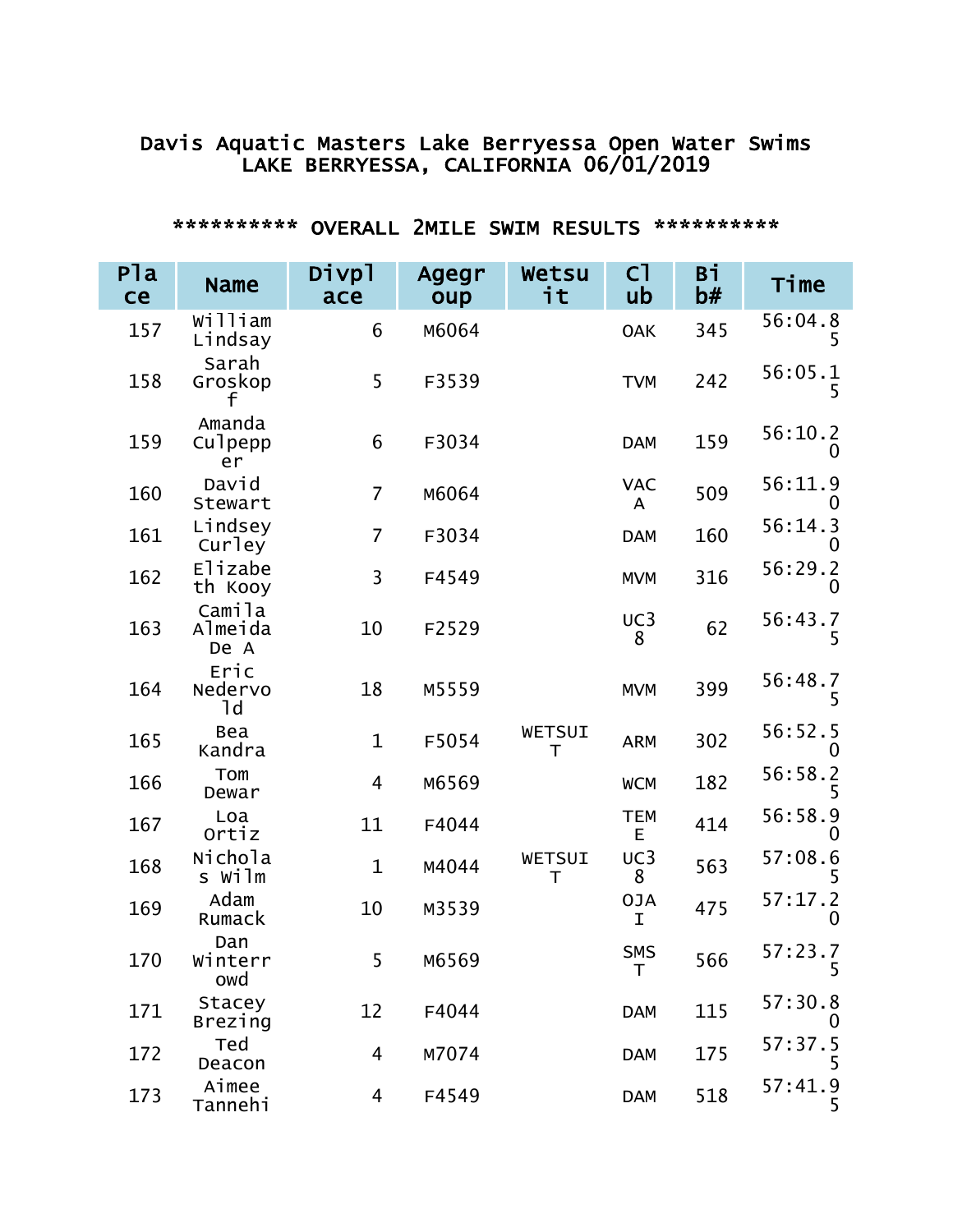|     | 11                      |                |       |                      |     |                     |
|-----|-------------------------|----------------|-------|----------------------|-----|---------------------|
| 174 | Richard<br><b>Burns</b> | $\mathbf 1$    | M7579 | <b>TAM</b>           | 125 | 57:43.6             |
| 175 | Jimmy<br>Song           | 11             | M3539 | <b>MEM</b><br>0      | 503 | 57:45.7<br>0        |
| 176 | Samy<br>Hotimsk<br>У    | 11             | M4549 | <b>SCS</b><br>C      | 277 | 57:58.9<br>5        |
| 177 | Jay<br>Stanton          | 8              | M6064 | <b>MVM</b>           | 507 | 57:59.7<br>0        |
| 178 | Phyllis<br>Quinn        | 5              | F6064 | <b>TOC</b>           | 449 | 58:00.9             |
| 179 | Michael<br>Magee        | 3              | M1824 | <b>OEV</b><br>Τ      | 355 | 58:01.8<br>5        |
| 180 | Catheri<br>ne<br>Taylor | 10             | F5559 | <b>WCM</b>           | 520 | 58:08.5             |
| 181 | Thomas<br>Knopf         | 5              | M7074 | <b>TOC</b>           | 313 | 58:11.8<br>5        |
| 182 | Matthew<br>Johnson      | 8              | M4044 | UC3<br>8             | 295 | 58:15.3             |
| 183 | Gaard<br>Arneson        | 6              | M7074 | <b>MIC</b><br>H      | 70  | 58:19.7<br>0        |
| 184 | Judy<br><b>Bracken</b>  | 6              | F6064 | <b>SRV</b><br>М      | 108 | 58:21.8<br>5        |
| 185 | Laurie<br>Lewis         | 11             | F5559 | <b>UCS</b><br>F.     | 633 | 58:24.4<br>5        |
| 186 | Barry<br>Curran         | 19             | M5559 | <b>SMS</b><br>T      | 161 | 58:25.5             |
| 187 | Jessie<br>Hickel        | $\overline{7}$ | F6064 | <b>EBA</b><br>T      | 270 | 58:25.7<br>5        |
| 188 | Jennife<br>r<br>Phalen  | 12             | F5559 | <b>DAM</b>           | 429 | 58:29.2<br>0        |
| 189 | Sarah<br>Crocker        | 11             | F2529 | <b>OEV</b><br>$\top$ | 153 | 58:31.1<br>$\bf{0}$ |
| 190 | Jeffrey<br>Housman      | 9              | M4044 | <b>ECY</b><br>М      | 577 | 58:32.8<br>0        |
| 191 | Lily<br>Pascala<br>u    | $\overline{2}$ | G1518 | <b>CCA</b>           | 40  | 58:33.0<br>5        |
| 192 | Scott<br>Troxel         | 12             | M5054 | UC3<br>8             | 532 | 58:34.9<br>5        |
| 193 | Alyse<br>Lodigia<br>ni  | 6              | F1824 | <b>DAM</b>           | 348 | 58:51.7<br>5        |
| 194 | Don Low                 | 12             | M4549 | <b>NCA</b>           | 350 | 58:57.6<br>0        |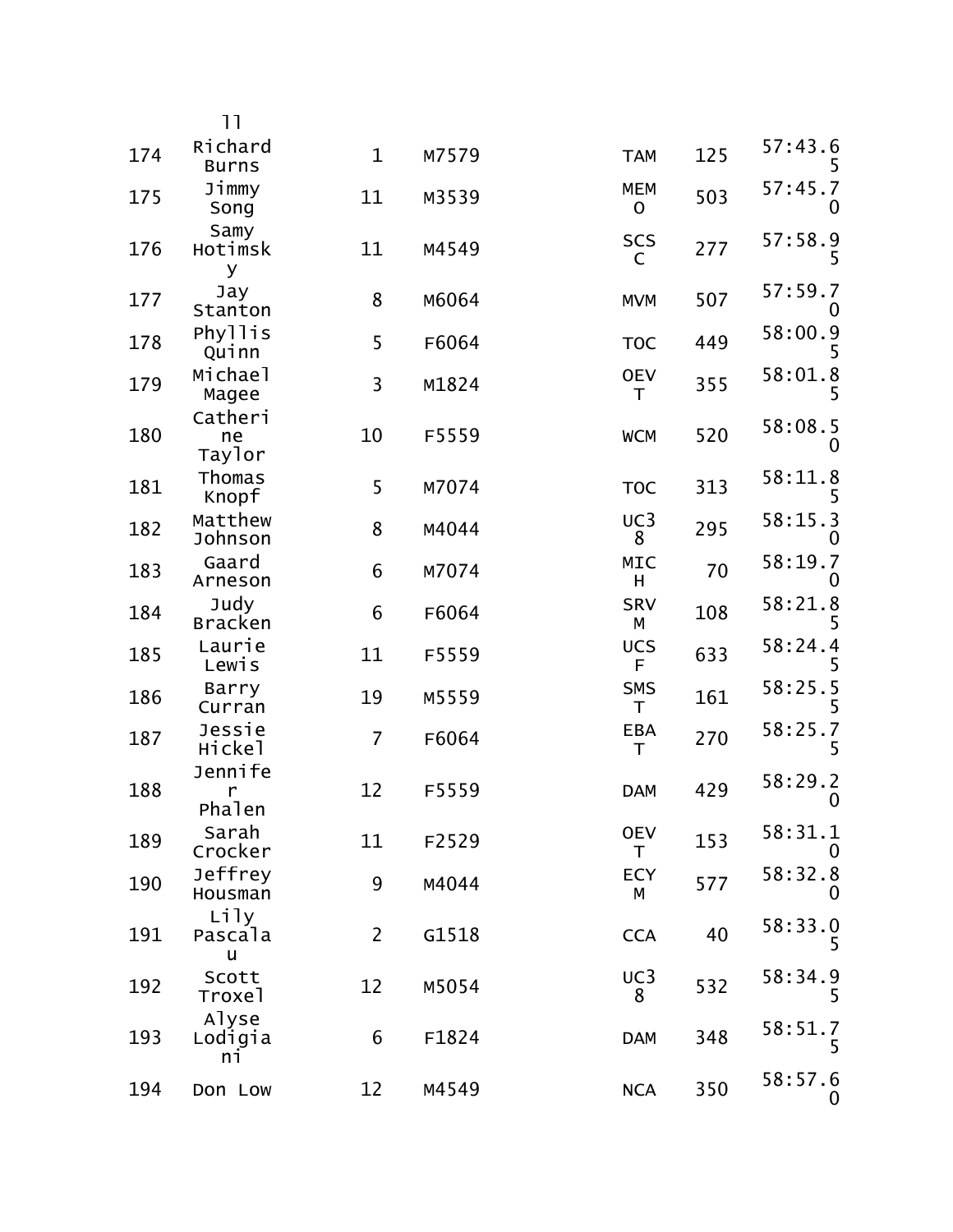| 195 | Sally<br>Guthrie                  | 3              | F6569 |             | <b>DAM</b>              | 246 | 58:58.3<br>5    |
|-----|-----------------------------------|----------------|-------|-------------|-------------------------|-----|-----------------|
| 196 | Katheri<br>ne<br>Fisher           | 12             | F2529 |             | <b>JAM</b><br>M         | 209 | 59:04.1<br>5    |
| 197 | Bianca<br>Taylor                  | 13             | F2529 |             | <b>UCS</b><br>F         | 519 | 59:04.5<br>5    |
| 198 | wolfgan<br>g<br>Dueregg<br>er     | 13             | M5054 |             | <b>STA</b><br>${\sf N}$ | 590 | 59:22.2<br>0    |
| 199 | Paula<br>James                    | 8              | F6064 |             | <b>OEV</b><br>T         | 288 | 59:35.2<br>5    |
| 200 | Steve<br>Hanson                   | 6              | M6569 |             | <b>OEV</b><br>T.        | 254 | 59:45.8<br>0    |
| 201 | Tunisia<br>Batzer                 | 6              | F3539 |             | <b>VAC</b><br>A         | 87  | 59:45.8<br>5    |
| 202 | <b>Eileen</b><br>Fitz-<br>Faulkne | 13             | F5559 |             |                         | 581 | 59:58.5<br>0    |
| 203 | Kevin<br>Waterso<br>n             | 10             | M4044 |             | <b>DAM</b>              | 553 | 1:00:06<br>.45  |
| 204 | Mariann<br>e Brems                | $\mathbf{1}$   | F7074 |             | <b>MEL</b><br>$\Omega$  | 112 | 1:00:19<br>. 35 |
| 205 | Kim<br>Krause                     | 14             | F5559 |             | <b>TEM</b><br>E         | 320 | 1:00:25<br>. 70 |
| 206 | Noe1<br>Laverty                   | $\overline{7}$ | M6569 |             | <b>SMS</b><br>T         | 328 | 1:00:27<br>. 75 |
| 207 | Arunde <sub>1</sub><br>Burrell    | 13             | M4549 |             | <b>TNS</b>              | 126 | 1:00:35<br>.30  |
| 208 | Catheri<br>ne Lee                 | $\overline{2}$ | F5054 | WETSUI<br>T | <b>SMM</b>              | 333 | 1:00:37<br>.65  |

# Davis Aquatic Masters Lake Berryessa Open Water Swims<br>LAKE BERRYESSA, CALIFORNIA 06/01/2019

| Pla<br>ce | <b>Name</b>     | Divpl<br>ace | Agegr<br>oup | Wetsu | <b>C</b> lu | <b>Bi</b><br>b# | Time            |
|-----------|-----------------|--------------|--------------|-------|-------------|-----------------|-----------------|
| 209       | Dana<br>Rayfiel |              | F4044        |       | OEV         | 454             | 1:00:38<br>. 45 |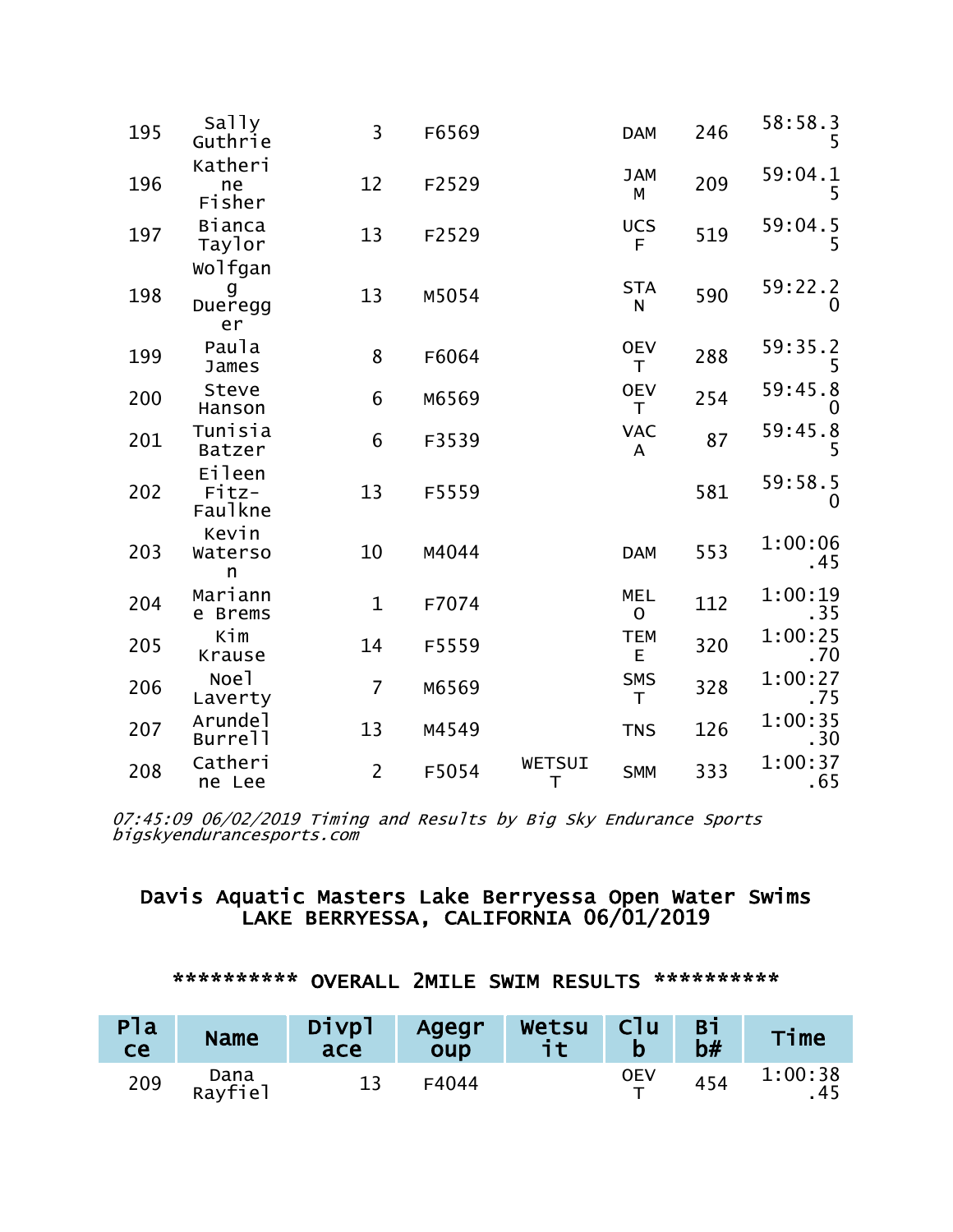|     | d                             |                |       |             |                           |     |                 |
|-----|-------------------------------|----------------|-------|-------------|---------------------------|-----|-----------------|
| 210 | Michael<br>Rolnick            | 14             | M5054 |             | <b>SMM</b>                | 466 | 1:00:41<br>.90  |
| 211 | John<br>Adamson               | 14             | M4549 |             | <b>WAV</b><br>М           | 56  | 1:00:43<br>.00  |
| 212 | Carey<br>Callagh<br>an        | 20             | M5559 |             | <b>NEM</b>                | 128 | 1:00:59<br>. 45 |
| 213 | Merry<br>Finch                | 4              | F6569 |             | <b>KON</b><br>A           | 206 | 1:01:34<br>. 45 |
| 214 | Colleen<br>Darling            | 5              | F4549 |             | <b>WCM</b>                | 167 | 1:01:46<br>.60  |
| 215 | Katie<br>Parisse<br>nti       | 14             | F2529 |             | <b>PCC</b><br>М           | 421 | 1:02:01<br>. 35 |
| 216 | Ralph<br>Mohr                 | $\overline{2}$ | M7579 |             | <b>ORE</b><br>G           | 388 | 1:02:06<br>. 30 |
| 217 | Monica<br>Carney              | $\overline{7}$ | F3539 |             | <b>CRU</b><br>Z           | 583 | 1:02:10<br>. 65 |
| 218 | Michele<br>Ignoffo            | 8              | F5054 |             | <b>CRU</b><br>Z           | 280 | 1:02:17<br>.30  |
| 219 | Eleanor<br>Nowak              | 14             | F4044 |             | <b>VAC</b><br>A           | 407 | 1:02:18<br>.15  |
| 220 | Jonatha<br>n<br>Hollist<br>er | 15             | M5054 |             | <b>WAV</b><br>M           | 274 | 1:02:22<br>.85  |
| 221 | Ignacio<br>Castano<br>-Agua   | 12             | M3539 |             | <b>DAM</b>                | 133 | 1:02:28<br>.30  |
| 222 | Mitchel<br>1 Todd             | $\mathbf 1$    | M5054 | WETSUI<br>T | <b>NUT</b><br>$\sf S$     | 527 | 1:02:30<br>. 10 |
| 223 | John<br>Kieckhe<br>fer        | 21             | M5559 |             | UC3<br>8                  | 309 | 1:02:38<br>.60  |
| 224 | Jeffrey<br>Foster             | 16             | M5054 |             | <b>MEM</b><br>$\mathsf O$ | 211 | 1:02:47<br>. 25 |
| 225 | Jared<br>Goble                | 12             | M3034 |             | <b>SRM</b>                | 233 | 1:02:50<br>.05  |
| 226 | John<br>Ensch                 | 22             | M5559 |             | <b>CCA</b>                | 198 | 1:02:51<br>. 75 |
| 227 | Karen<br>Charney              | 9              | F5054 |             | <b>DAM</b>                | 138 | 1:02:58<br>.95  |
| 228 | Susan<br>Kahlert              | 6              | F4549 |             | <b>PCC</b><br>М           | 301 | 1:03:04<br>.60  |
| 229 | Holly<br>Tretten              | $\overline{2}$ | F3539 | WETSUI<br>T | UC3<br>8                  | 231 | 1:03:06<br>. 45 |
| 230 | <b>Brandon</b>                | 13             | M3034 |             | <b>DAM</b>                | 379 | 1:03:10         |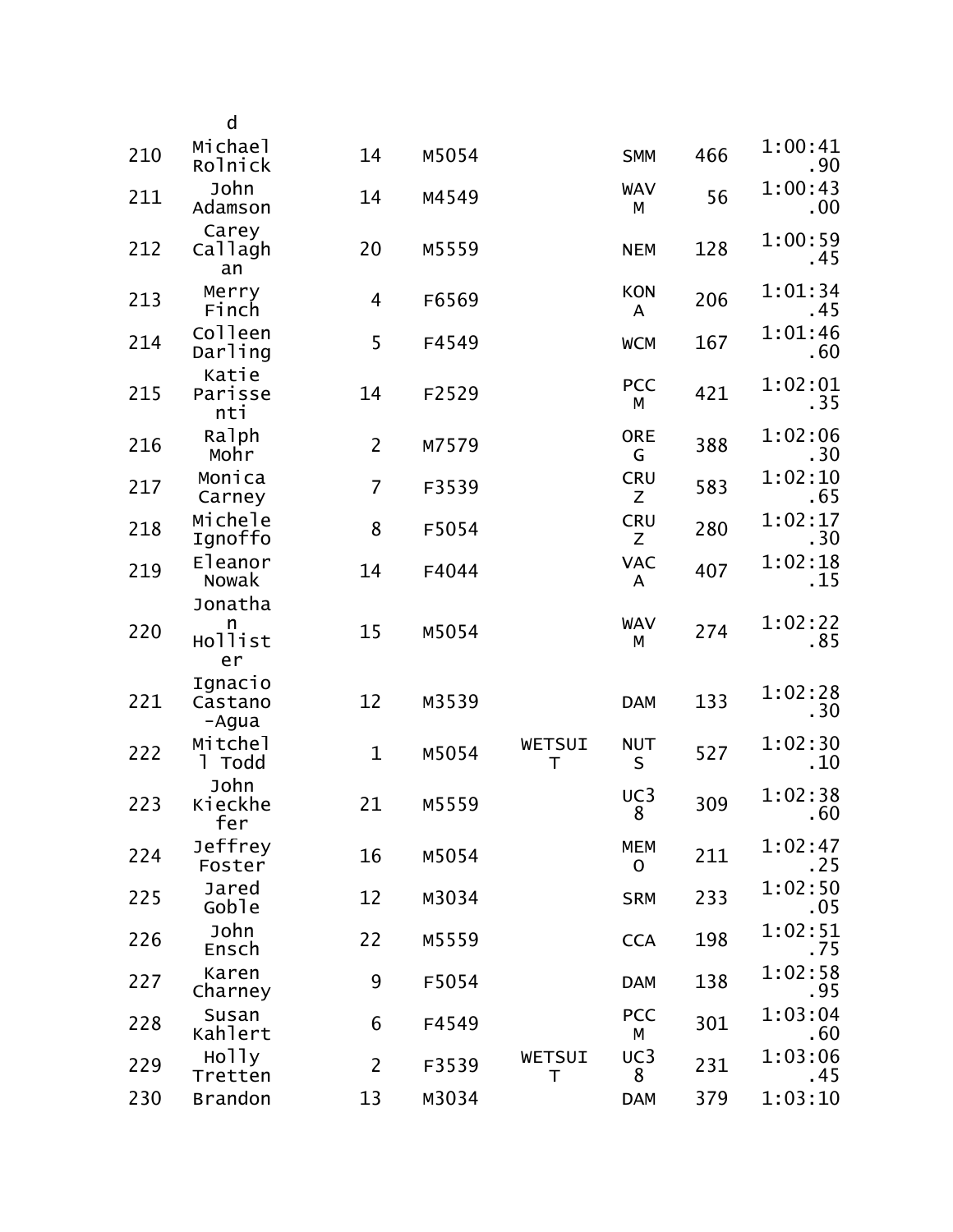|     | Merritt                  |                |       |             |                            |     | .30                 |
|-----|--------------------------|----------------|-------|-------------|----------------------------|-----|---------------------|
| 231 | J C<br><b>Boggs</b>      | 23             | M5559 |             | L <sub>4</sub> S           | 104 | 1:03:14<br>.80      |
| 232 | Jonatha<br>n Hahn        | $\overline{2}$ | M4044 | WETSUI<br>T | UC3<br>8                   | 248 | 1:03:15<br>.85      |
| 233 | Ann<br>Michel<br>Ongerth | $\overline{7}$ | F4549 |             | <b>WCM</b>                 | 412 | 1:03:20<br>. 15     |
| 234 | Kelly<br>Abdon           | 15             | F2529 |             | <b>OEV</b><br>T            | 53  | 1:03:20<br>. 35     |
| 235 | Tina<br>Voight           | 10             | F5054 |             | <b>MEM</b><br>$\mathsf{O}$ | 596 | 1:03:25<br>.20      |
| 236 | Melissa<br>Kegler        | 8              | F3539 |             | <b>PSM</b>                 | 626 | 1:03:25<br>.25      |
| 237 | Daniel<br>Kenny          | 9              | M6064 |             | <b>SMM</b>                 | 307 | 1:03:27<br>. 40     |
| 238 | Teresa<br>$Wa11-$<br>Cyb | 8              | F4549 |             | <b>SMM</b>                 | 550 | 1:03:51<br>.65      |
| 239 | Karen<br><b>Bradley</b>  | 15             | F5559 |             | <b>NVM</b>                 | 109 | 1:03:51<br>.90      |
| 240 | Jill<br>Fleming          | 16             | F5559 |             | <b>SMM</b>                 | 210 | 1:03:54<br>. 55     |
| 241 | Emma<br>Godfrey          | $\overline{7}$ | F1824 |             | <b>OEV</b><br>Τ            | 234 | 1:03:55<br>.25      |
| 242 | Lisa<br>Goldman          | 11             | F5054 |             | <b>SMM</b>                 | 235 | 1:03:55<br>.85      |
| 243 | Peter<br>Tsugawa         | 10             | M6064 |             | <b>MEM</b><br>$\mathsf O$  | 533 | 1:04:20<br>.60      |
| 244 | Susan<br>Haufler         | 9              | F6064 |             | <b>MEM</b><br>$\mathbf O$  | 260 | 1:04:21<br>.55      |
| 245 | Marcos<br>Gaglian<br>one | $\overline{2}$ | M5559 | WETSUI<br>T | UC3<br>8                   | 219 | 1:04:27<br>.35      |
| 246 | Jason<br><b>Ballow</b>   | 11             | M4044 |             | <b>LTN</b><br>В            | 80  | 1:04:28<br>.60      |
| 247 | Peter<br>Schorr          | 11             | M6064 |             | UC3<br>8                   | 486 | 1:04:40<br>$.00 \,$ |
| 248 | Jon<br>Lucches<br>e      | 12             | M4044 |             | <b>WCM</b>                 | 636 | 1:04:44<br>.25      |
| 249 | Patti<br>Philpot<br>t    | 9              | F4549 |             | <b>TCA</b><br>M            | 431 | 1:04:52<br>.30      |
| 250 | Caspar<br>Donniso<br>n   | 12             | M2529 |             | <b>OEV</b><br>T            | 188 | 1:04:54<br>$.00 \,$ |
| 251 | Joe                      | 15             | M4549 |             | <b>SMM</b>                 | 304 | 1:04:56             |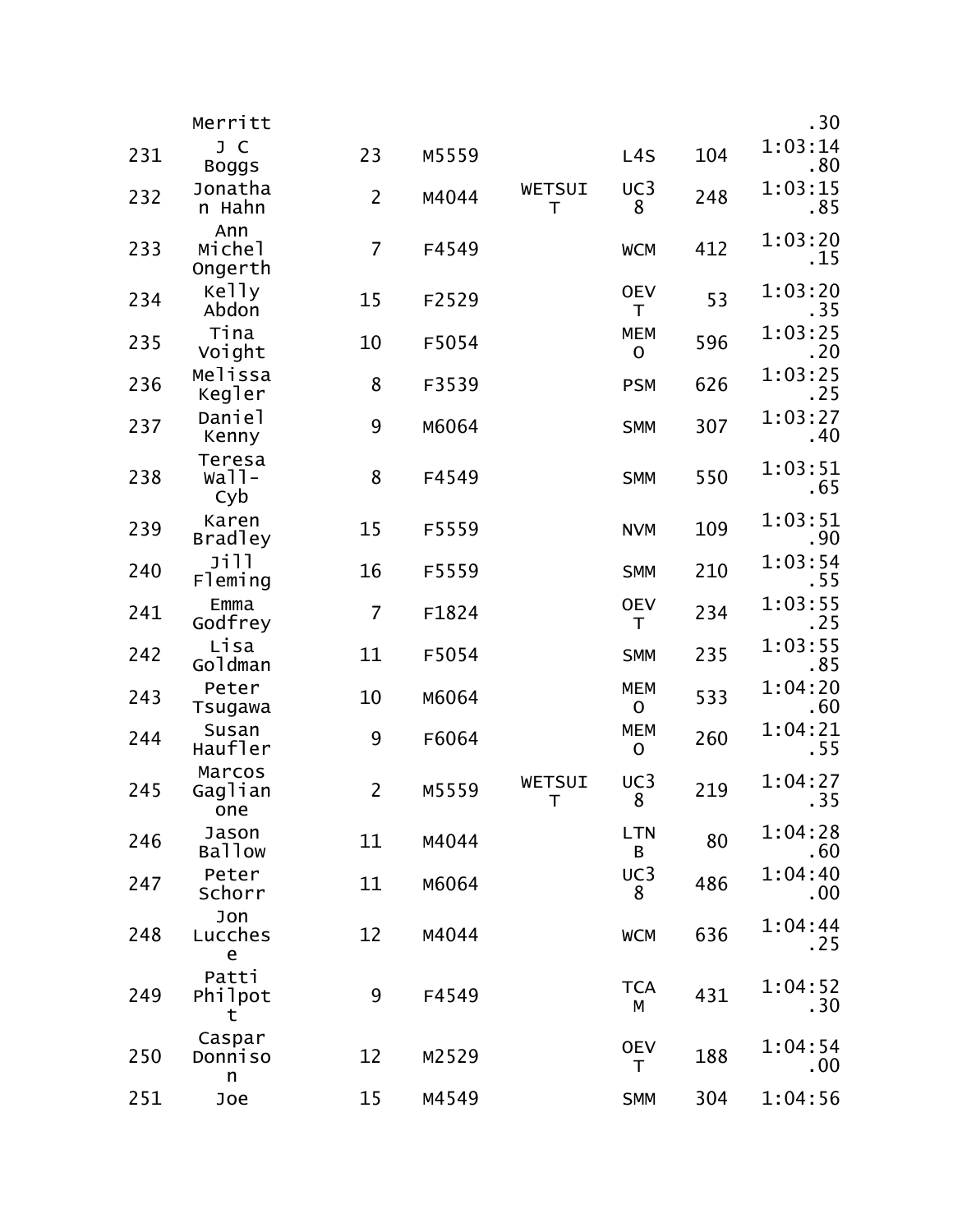|     | Karp                          |                |       |                    |                            |     | .95             |
|-----|-------------------------------|----------------|-------|--------------------|----------------------------|-----|-----------------|
| 252 | George<br>Rehmet              | 17             | M5054 |                    | <b>SER</b><br>$\mathsf{C}$ | 455 | 1:05:05<br>.05  |
| 253 | Mary<br>Rogers                | 10             | F6064 |                    | <b>SMA</b><br>$\mathsf{C}$ | 464 | 1:05:08<br>. 55 |
| 254 | Edie<br>Chang                 | 12             | F5054 |                    | <b>SAC</b><br>МA           | 136 | 1:05:17<br>.30  |
| 255 | Christi<br>na<br>Kossa        | 13             | F5054 |                    | <b>RPM</b>                 | 318 | 1:05:34<br>.15  |
| 256 | Kimberl<br>У<br>Jorgens<br>en | 14             | F5054 |                    | <b>SAC</b><br>МA           | 300 | 1:05:45<br>.05  |
| 257 | Kelly<br>Stynes               | 10             | F4549 |                    | <b>WCM</b>                 | 512 | 1:05:45<br>.30  |
| 258 | Charles<br>Lewis              | 18             | M5054 |                    | UC3<br>8                   | 341 | 1:05:57<br>.20  |
| 259 | Heidi<br>Skrzype<br>k         | 15             | F5054 |                    | <b>ROC</b><br>K            | 496 | 1:05:57<br>.45  |
| 260 | Nora<br>Degaa                 | $\overline{2}$ | F6064 | <b>WETSUI</b><br>Т | <b>OEV</b><br>Τ            | 178 | 1:05:58<br>.90  |

# Davis Aquatic Masters Lake Berryessa Open Water Swims<br>LAKE BERRYESSA, CALIFORNIA 06/01/2019

| P <sub>la</sub><br><b>ce</b> | <b>Name</b>                 | Divpl<br>ace | Agegr<br>oup | Wetsu<br>it | C <sub>1</sub><br>ub | Bi<br>b# | Time           |
|------------------------------|-----------------------------|--------------|--------------|-------------|----------------------|----------|----------------|
| 261                          | John<br>Ortman              | 24           | M5559        |             | <b>RAM</b><br>S      | 415      | 1:06:07<br>.00 |
| 262                          | Robin<br>Mills              | 17           | F5559        |             | <b>MAM</b>           | 384      | 1:07:04<br>.85 |
| 263                          | Suzann<br>e<br>Hurrey       | $\mathbf{1}$ | F4044        | WETSUI      | <b>SRV</b><br>M      | 279      | 1:07:15<br>.25 |
| 264                          | Camero<br>n<br>Sulliv<br>an | 16           | F5054        |             | <b>TVM</b>           | 514      | 1:07:18<br>.20 |
| 265                          | Greg                        | 8            | M6569        |             | <b>TCA</b>           | 286      | 1:07:28        |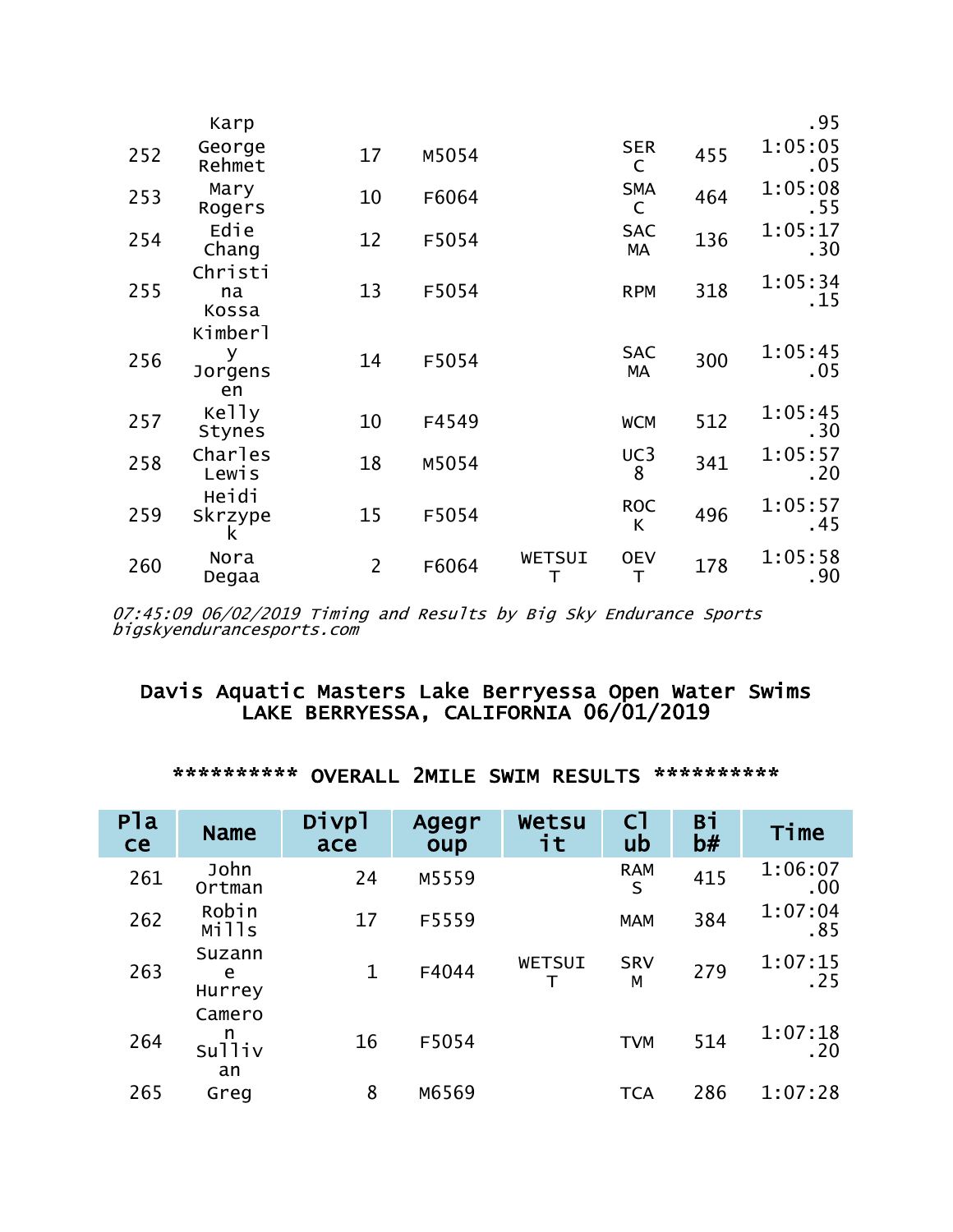|     | Jacobu<br>S                                                           |                |       |                  | М                         |     | .35             |
|-----|-----------------------------------------------------------------------|----------------|-------|------------------|---------------------------|-----|-----------------|
| 266 | Eric<br>Hektne<br>r                                                   | 12             | M6064 |                  | <b>TVM</b>                | 266 | 1:07:38<br>.05  |
| 267 | Julie<br>Meis                                                         | 11             | F6064 |                  | <b>WCM</b>                | 378 | 1:07:40<br>.40  |
| 268 | Susan<br>Bergma<br>nn                                                 | 3              | F6064 | WETSUI<br>$\top$ | <b>TEM</b><br>E           | 95  | 1:07:59<br>.80  |
| 269 | Ralph<br><b>Brott</b>                                                 | $\mathbf 1$    | M8084 |                  | <b>UCS</b><br>F           | 118 | 1:08:05<br>.10  |
| 270 | Troy<br>Pasion<br>-Caian                                              | 3              | M4044 | WETSUI<br>T      | <b>MCM</b><br>C           | 422 | 1:08:09<br>.40  |
| 271 | Kriste<br>n<br>Frank <sub>1</sub><br>in                               | 18             | F5559 |                  | UC3<br>8                  | 213 | 1:08:17<br>.30  |
| 272 | Barbar<br>a<br><b>Brown</b>                                           | 5              | F6569 |                  | <b>WCM</b>                | 119 | 1:08:18<br>.95  |
| 273 | Elisab<br>eth<br>Snider                                               | $\mathbf 1$    | F3034 | WETSUI<br>T      | <b>OEV</b><br>T           | 500 | 1:08:33<br>.55  |
| 274 | Verne<br>Ball                                                         | 16             | M4549 |                  | <b>ASC</b><br>P           | 79  | 1:09:03<br>. 55 |
| 275 | Simon<br>Greenw<br>ood                                                | 19             | M5054 |                  | <b>SMM</b>                | 238 | 1:09:05<br>.95  |
| 276 | Regina<br>San<br>Diego                                                | 8              | F3034 |                  | <b>WCM</b>                | 480 | 1:09:11<br>.10  |
| 277 | Eric<br>Lane                                                          | $\overline{2}$ | M5054 | WETSUI<br>Т      | <b>OEV</b><br>T           | 323 | 1:09:11<br>.60  |
| 278 | Nichol<br>as<br>Pollar<br>$\mathbf{o}$                                | 14             | M3034 |                  | <b>NVM</b>                | 439 | 1:09:18<br>.40  |
| 279 | Trento<br>n<br>Diehl                                                  | 13             | M4044 |                  | UC3<br>8                  | 184 | 1:09:33<br>.45  |
| 280 | James<br>Cotta                                                        | 25             | M5559 |                  | <b>CGM</b>                | 149 | 1:09:50<br>. 55 |
| 281 | Kimber<br>ley<br>0'Keef<br>$\mathsf{e}% _{t}\left( \mathsf{e}\right)$ | 17             | F5054 |                  | <b>MEM</b><br>$\mathbf 0$ | 409 | 1:09:54<br>.95  |
| 282 | Jennif                                                                | 9              | F3539 |                  | <b>VAC</b>                | 451 | 1:10:13         |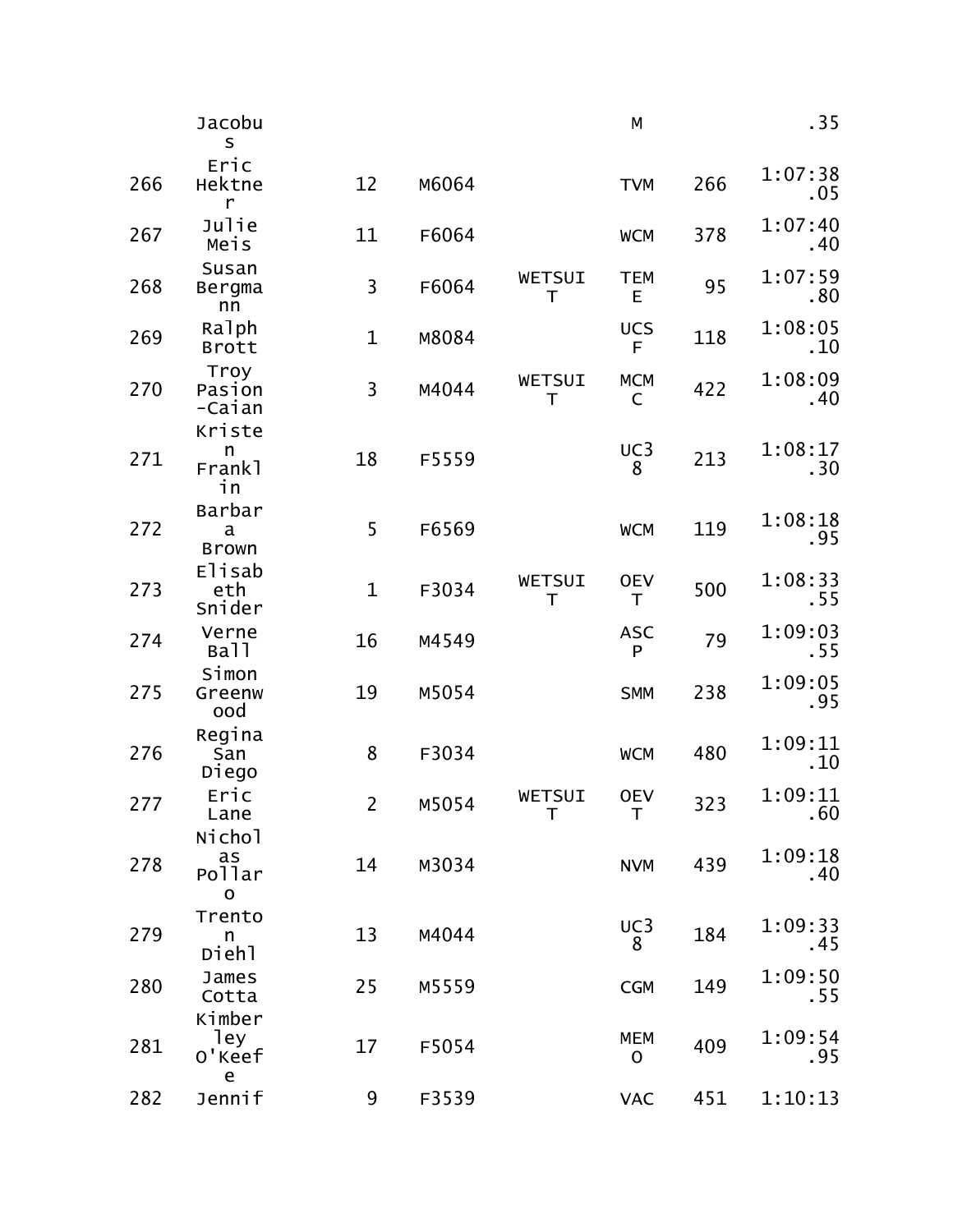|     | er<br>Ramos                      |                |       |             | A                    |     | .95             |
|-----|----------------------------------|----------------|-------|-------------|----------------------|-----|-----------------|
|     | Joanne                           |                |       |             |                      |     |                 |
| 283 | ke<br>Versch<br>uur              | 18             | F5054 |             | <b>MAM</b>           | 541 | 1:10:28<br>.35  |
| 284 | David<br>Cauchi                  | 3              | M5559 | WETSUI<br>Τ | <b>SMM</b>           | 134 | 1:10:58<br>.60  |
| 285 | Gary<br>Domer<br>Richar          | $\overline{2}$ | M6064 | WETSUI<br>T | <b>TNS</b>           | 187 | 1:11:01<br>.90  |
| 286 | d<br>Snelli<br>ng                | 13             | M2529 |             | <b>JAM</b><br>M      | 499 | 1:11:10<br>.70  |
| 287 | Kate<br>Mullig<br>an             | $\overline{4}$ | F6064 | WETSUI<br>T | <b>NCA</b>           | 391 | 1:11:12<br>.95  |
| 288 | Erik<br>Vink                     | 26             | M5559 |             | <b>DAM</b>           | 544 | 1:11:37<br>.85  |
| 289 | Denise<br>Berro<br><b>Blayne</b> | $\overline{2}$ | F5559 | WETSUI<br>T | UC3<br>8             | 97  | 1:11:56<br>.55  |
| 290 | У<br>Adamso<br>n                 | 8              | F1824 |             | <b>OEV</b><br>$\top$ | 55  | 1:12:10<br>.70  |
| 291 | Corey<br>Miller                  | 15             | F4044 |             | <b>OEV</b><br>T      | 381 | 1:12:19<br>.45  |
| 292 | Amelia<br>Rosenm<br>an           | 9              | F3034 |             | <b>NBA</b>           | 470 | 1:12:49<br>.15  |
| 293 | Freder<br>ick<br>Van<br>Winkle   | 27             | M5559 |             | UC3<br>8             | 538 | 1:13:35<br>.05  |
| 294 | Edith<br>Hannig<br>an            | 10             | F3034 |             | <b>DAM</b>           | 253 | 1:13:52<br>.05  |
| 295 | Karen<br>Sheehy                  | 19             | F5054 |             | <b>VAC</b><br>A      | 491 | 1:13:53<br>. 25 |
| 296 | Esther<br>Rincon                 | 10             | F3539 |             | <b>DAM</b>           | 460 | 1:13:55<br>. 15 |
| 297 | Cather<br>ine<br>Brinkl<br>ey    | 11             | F3539 |             | UC3<br>8             | 116 | 1:14:02<br>.05  |
| 298 | Kris<br>Berglu<br>nd             | 12             | F6064 |             | <b>SER</b><br>C      | 94  | 1:14:35<br>.80  |
| 299 | Margar                           | 3              | F5559 | WETSUI      | <b>GFD</b>           | 452 | 1:15:04         |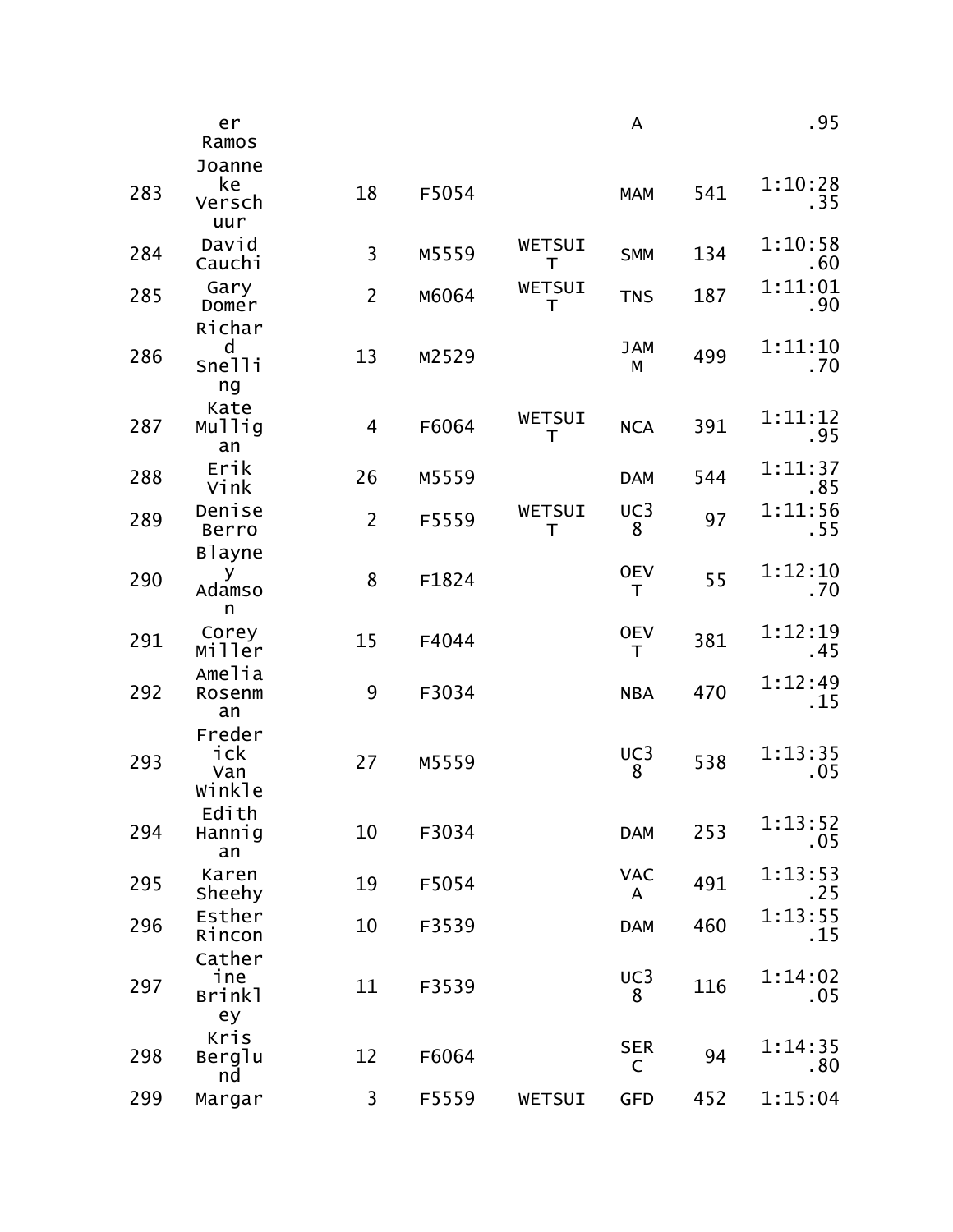|     | et<br>Ramos                             |                |       | T                      | M                    |     | .95             |
|-----|-----------------------------------------|----------------|-------|------------------------|----------------------|-----|-----------------|
| 300 | <b>Brian</b><br>Stanse<br>11            | $\mathbf{1}$   | M6569 | WETSUI<br>T            | <b>SRV</b><br>M      | 506 | 1:16:13<br>.05  |
| 301 | Riccar<br>do<br>Notini                  | 13             | M6064 |                        | <b>MAM</b>           | 406 | 1:16:13<br>.10  |
| 302 | Lee<br>Ann<br><b>Bailey</b>             | 6              | F6569 |                        | <b>DAM</b>           | 77  | 1:16:14<br>.40  |
| 303 | Daniel<br>a<br><b>Barnea</b>            | $\mathbf 1$    | F7579 |                        | <b>STA</b><br>N      | 83  | 1:16:22<br>.70  |
| 304 | Bart<br>Ferre <sub>1</sub>              | 28             | M5559 |                        | <b>NBA</b>           | 205 | 1:17:01<br>.30  |
| 305 | Floren<br>ce<br>Jolif                   | 20             | F5054 |                        | <b>LNR</b><br>S      | 297 | 1:17:20<br>.15  |
| 306 | John<br>Szrami<br>ak                    | 9              | M6569 |                        | UC <sub>0</sub><br>7 | 515 | 1:17:28<br>.30  |
| 307 | Eva<br>Mayen<br>willia                  | 19             | F5559 |                        | <b>SRM</b>           | 366 | 1:17:32<br>.60  |
| 308 | m<br>Herthe<br><sub>1</sub>             | $\overline{2}$ | M6569 | WETSUI<br>Τ            | UC3<br>8             | 268 | 1:17:39<br>.55  |
| 309 | Susan<br>Imperi<br>a1                   | 20             | F5559 |                        | <b>TEM</b><br>E      | 281 | 1:17:50<br>.15  |
| 310 | Diana<br>Teeter                         | $\mathbf{1}$   | F6569 | WETSUI<br>Τ            | <b>SRM</b>           | 522 | 1:18:45<br>.65  |
| 311 | Lisa<br>Harris<br>on                    | $\mathbf{1}$   | F4549 | WETSUI<br>$\mathsf{T}$ | UC3<br>8             | 259 | 1:19:11<br>.55  |
| 312 | Yuko<br>Steph<br>Matsud<br>$\mathbf{a}$ | 21             | F5054 |                        | EBA<br>T             | 364 | 1:19:43<br>. 55 |

### Davis Aquatic Masters Lake Berryessa Open Water Swims<br>LAKE BERRYESSA, CALIFORNIA 06/01/2019